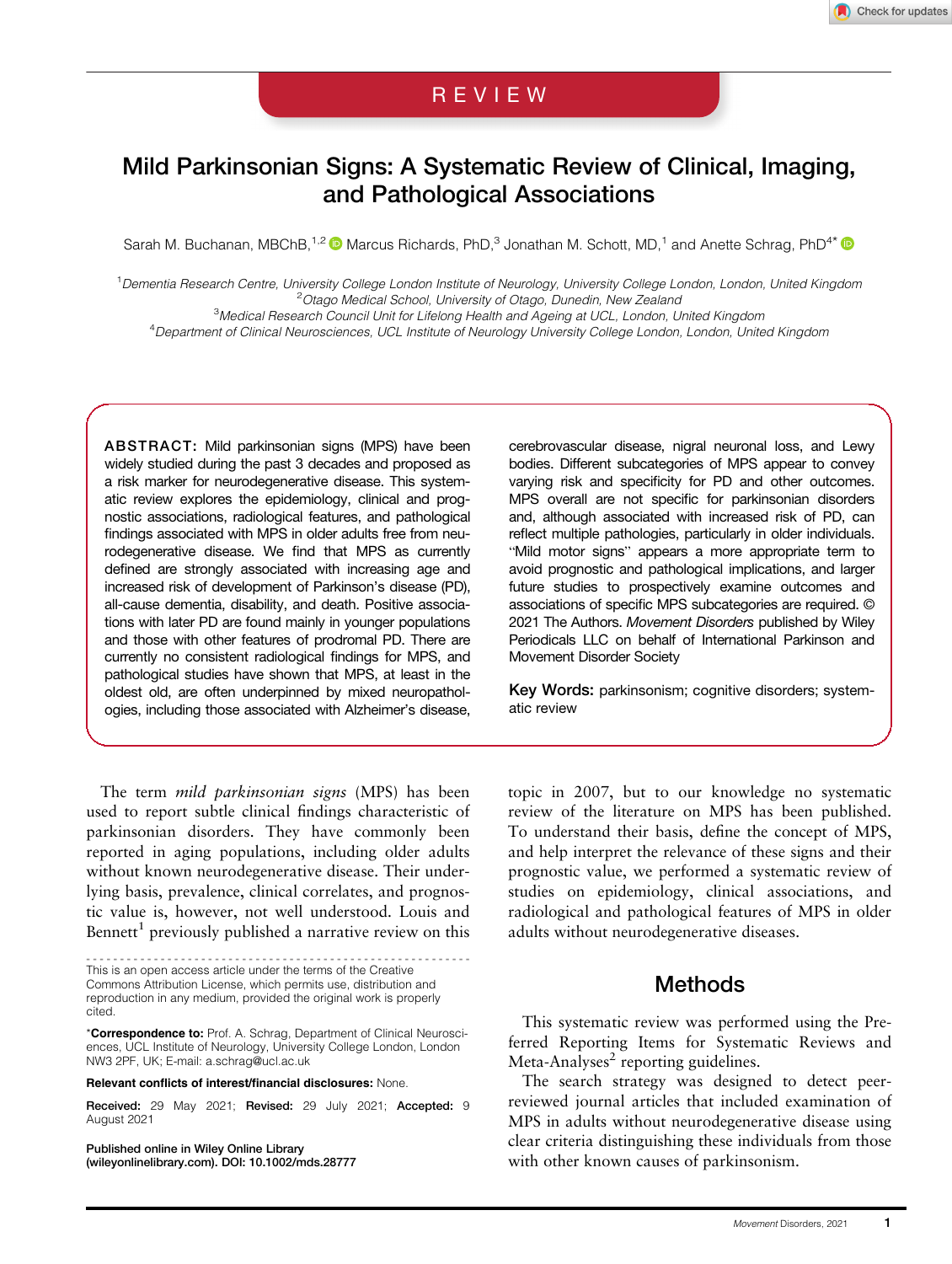## Study Types

Articles of the following types were included:

1. Descriptive studies of the prevalence, incidence, and associations of MPS from cohort and case-control studies of community-based older adults.

2. Cohort or case-control studies investigating the imaging features of MPS.

3. Cohort or case-control studies investigating the pathological features of MPS.

#### Exclusion Criteria

1. Studies lacking a clear definition of MPS distinguishing them from other causes of parkinsonism.

2. Studies that did not systematically assess a range of parkinsonian signs (bradykinesia, rigidity, gait, and tremor).

# Studies Investigating MPS in the Context of Other Known Diagnoses (eg, Alzheimer's Disease)

Medline and Embase databases were searched up to August 25, 2020. Details of the search strategy are included in Appendix S1. As there may be a delay in categorizing recently entered articles, the most recent 24 months were searched without applying limits. Non-English-language titles were included. Data from relevant articles were collected using a standard template to record the number of participants, average age, cognitive status, prevalence, or incidence of MPS and key findings. Results were considered under the categories of epidemiology, clinical associations, radiological features, and pathological features.

# **Results**

A total of 1875 titles and abstracts were scanned, and the majority excluded most describing parkinsonism in the context of other diagnoses, such as Alzheimer's disease (AD), Parkinson's disease (PD), and genetic and other neurodegenerative conditions. The full, de-duplicated list of articles and the final included articles are included in Appendixes 2 and Appendixes 3, and the flowchart of article selection in Figure S1. English abstracts were available for all articles not written in English. Two non-English-language articles<sup>3,4</sup> were among the final 131 reviewed in full; use of translation software revealed that one did not meet the inclusion criteria,<sup>3</sup> and data from the other cohort were reported elsewhere in English.<sup>4</sup> A total of 98 articles were included in this review.

#### Classification and Definition

MPS have been defined and assessed in multiple ways. A general definition is that these are signs of parkinsonism not meeting the threshold for a diagnosis of PD.<sup>1</sup> Various alternative terms for MPS have been used including (subtle) extrapyramidal signs, parkinsonism, and parkinsonian-like. In most studies, with a few exceptions (mainly earlier studies),  $5-11$  MPS has been operationally defined using the Unified Parkinson's Disease Rating Scale (UPDRS) Part III (motor scale; UPDRS-III).<sup>12</sup> It should, however, be noted that this tool was not designed to diagnose PD or identify prodromal parkinsonian features but to measure severity in established PD. $^{13}$  To define MPS, items from this scale have been variously used as a continuous measure or subgrouped in multiple ways with different thresholds applied to create categorical definitions. More recent studies<sup>14-19</sup> have used the Movement Disorders Society-UPDRS (hereafter, MDS-UPDRS),<sup>20</sup> which was designed to capture abnormalities at the milder end of the spectrum in individuals with PD and is likely to have increased the sensitivity to motor changes in the general elderly population. Although similar, with the mapping of items and subscales available,  $2^{0,21}$  the item definitions of the two scales are not identical, and the results of studies on MPS are therefore not completely comparable.

The two best described cohorts in which MPS have been studied are the Religious Orders Study/Memory and Aging Project (ROS/MAP) and Washington Heights-Inwood Columbia Aging Project (WHICAP); each has used different diagnostic criteria (Table 1). The number of items included differs: the ROS/MAP<sup>23,25</sup> studies use 26 items from the UPDRS-III, including an additional turning item, grouped into four motor domains of parkinsonian gait, bradykinesia, rigidity, and tremor, whereas the WHICA $P<sup>22</sup>$  definition uses 10 items. The WHICAP definition excludes several items that are considered core features of PD, such as limb bradykinesia and gait, $^{22}$  whereas the modified UPDRS-III (mUPDRS) used in the ROS/MAP group includes items not entirely specific for parkinsonian disorders, such as action or postural tremor<sup>12,20,23</sup> (Table 1).

The ROS/MAP criteria have been variously used as a continuous score,  $26-34$  binarized,  $35-38$  or trinarized.  $25,39,40$ Head-to-head comparisons of these criteria are rare; in the ROS/MAP cohort<sup>25</sup> (n = 2962; mean age, 78.3 years), the prevalence of "parkinsonism" (used as a binary category) was 26.2% compared with 57.9% using WHICAP; using the more lenient "possible parkinsonism" category (to create a "trinary" classification) took in a further 29.9%, making the combined prevalence similar to WHICAP (56.1% vs. 57.9%). These two definitions also gave similar results in the Bruneck cohort $41,42$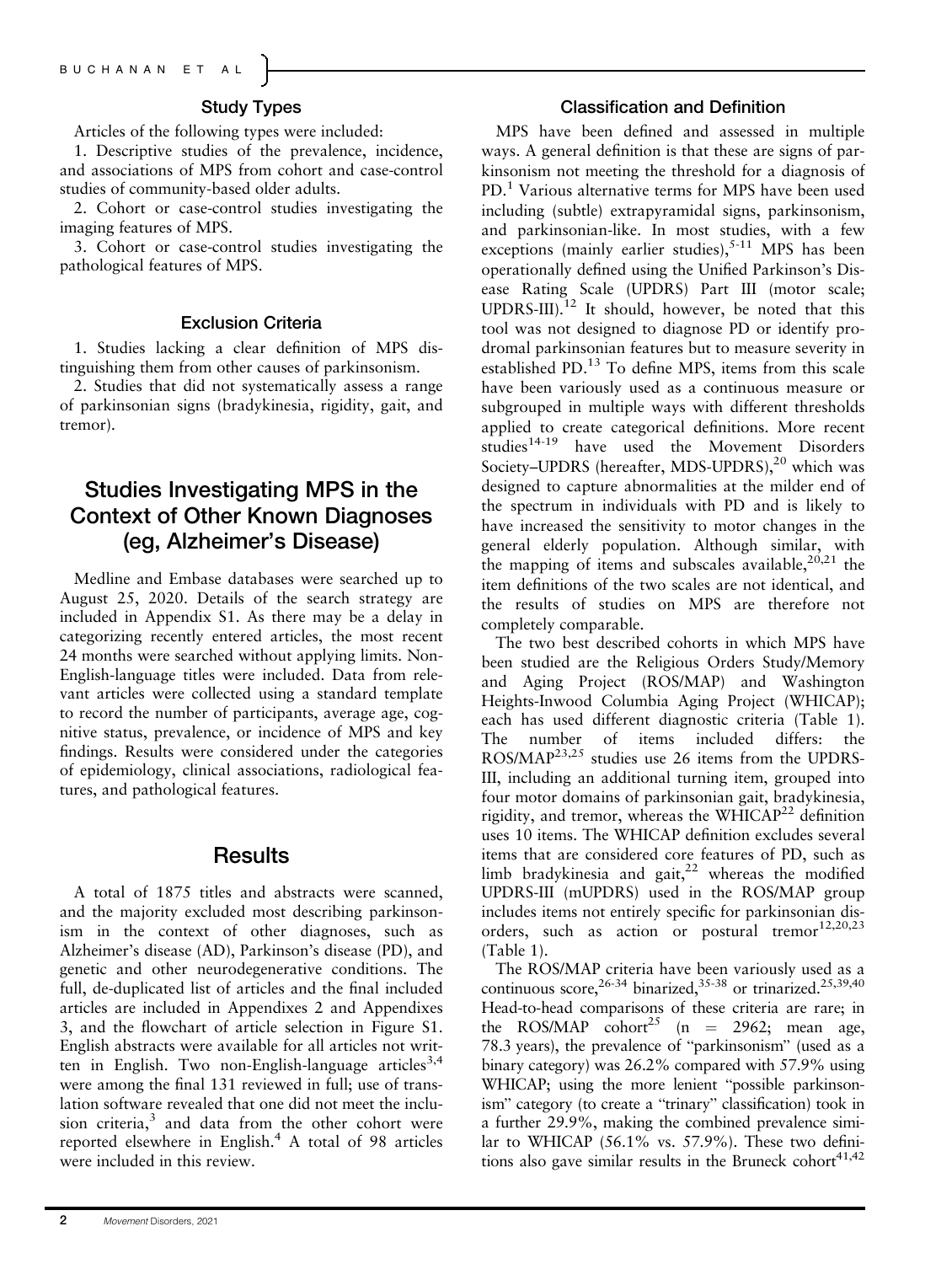| <b>WHICAP</b> binary<br>classification                                                                                                                                                                                                          | ROS/MAP<br>binary<br>classification                                                                                                                      | MDS criteria for<br>possible<br>subthreshold<br>parkinsonism                                                                      |
|-------------------------------------------------------------------------------------------------------------------------------------------------------------------------------------------------------------------------------------------------|----------------------------------------------------------------------------------------------------------------------------------------------------------|-----------------------------------------------------------------------------------------------------------------------------------|
| See reference 22                                                                                                                                                                                                                                | See reference 23                                                                                                                                         | See reference 24                                                                                                                  |
| 10 items from<br>UPDRS-III,<br>includes rigidity<br>in five regions,<br>facial<br>expression,<br>speech, posture,<br>body<br>bradykinesia,<br>rest tremor<br>(counted as a<br>single item)<br>Notably excludes<br>limb<br>bradykinesia,<br>gait | 26 items from the<br><b>UPDRS-III</b><br>with custom<br>modifications to<br>item<br>descriptions,<br>including an<br>additional<br>turning<br>assessment | Entire UPDRS-III<br>excluding action<br>tremor, or<br>entire MDS-<br>UPDRS,<br>excluding<br>postural and<br>action tremor         |
| MPS defined as<br>two or more                                                                                                                                                                                                                   | Divided into four<br>subscales,                                                                                                                          | UPDR S-III<br>score $>3$ , or                                                                                                     |
| <b>UPDRS-III</b><br>items with a<br>score of 1, one<br>item with a<br>score of $\geq 2$ , or<br><b>UPDRS-III</b> rest<br>tremor item $\geq 1$                                                                                                   | "parkinsonism"<br>defined as a<br>summed<br>score $\geq 2$ in two<br>or more<br>subscales,<br>"possible<br>parkinsonism"<br>$>2$ in one<br>subscale      | <b>MDS-UPDRS</b><br>score $\geq 6$ , (Items<br>confounded by<br>comorbid<br>conditions<br>excluded when<br>calculating<br>score.) |

TABLE 1 Contrasting definitions of MPS

MPS, mild parkinsonian signs; WHICAP, Washington Heights-Inwood Colombia Project; ROS/MAP, Religious Orders Study/Memory and Aging Project; UPDRS-III, Unified Parkinson's Disease Rating Scale Part III; MDS-UPDRS, Movement Disorders Society–Unified Parkinson's Disease Rating Scale.

 $(n = 393;$  mean age, 66.5 years): annualized incidence 3.2% (ROS/MAP) versus 2.8% (WHICAP). However, when the binary categorization is used the prevalence is markedly different; additionally, due to differences in included items the classifications may not select the same group of individuals.

Many other definitions have been used; one of the most prevalent variations has been to apply the WHICAP cut-points to the entire UPDRS-III. $41,33.51$ Definitions have been proposed for prodromal PD, including adding bradykinesia to the WHICAP defini- $\text{tion}^{18}$  and the MDS criteria for subthreshold parkinsonism (Table 1). $^{24}$ 

In addition to forming categorical definitions, many studies define subcategories according to the clinical domains of PD, or using factor analyses,  $52,53$  generally considered under headings such as rigidity, bradykinesia, axial dysfunction, gait dysfunction, or tremor (see the MPS Subcategories section for a summary).

These variations in definitions are likely to explain some of the variation in results, which in turn hampers the comparison between studies and meta-analytical approaches.

#### Incidence and Prevalence

The estimated prevalence of MPS varies widely, from 4% to  $46\%$ .<sup>6,54</sup> This is likely to be largely attributable to heterogeneity in classification (as noted previously) and differences in cohort characteristics. Age is highly associated with the prevalence of MPS: in one study, MPS increased from 14.9% at ages 65 to 74 years to 52.4% in individuals aged 85 years and older, $7$  with similar results in other studies.<sup>14,19,25,55-60</sup> Average age also varies widely in cohorts, from 54.6 to 82.9 years in community-based epidemiological studies<sup>61,62</sup> (Fig. 1).

Incidence rates for MPS are shown in Table 2. As with prevalence, differing classification approaches are likely to influence incidence rates (see the Classification and Definition section). Age is also a significant predictor of incidence of  $MPS^{41}$ : Buchman et al<sup>39</sup> showed the incidence increasing from 36.0/1000 person-years at ages  $\leq 75$  years to 94.8 for ages 75 to 84 years, and 160.5 for ages  $\geq 85$  years.

#### Longitudinal Stability of MPS

In keeping with age-related increases in prevalence, MPS severity increases over longitudinal follow-up. There is marked interindividual variability in the rate of



FIG. 1. Prevalence of MPS by age, from 39 studies where both a crosssectional prevalence and mean age could be extracted. Note: "other" definitions were predominantly based on the entire Unified Parkinson's Disease Rating Scale Part III (with a threshold applied to create a binary definition). MPS, mild parkinsonian signs; ROS/MAP, Religious Orders Study/Memory and Aging Project; WHICAP, Washington Heights-Inwood Colombia Aging Project.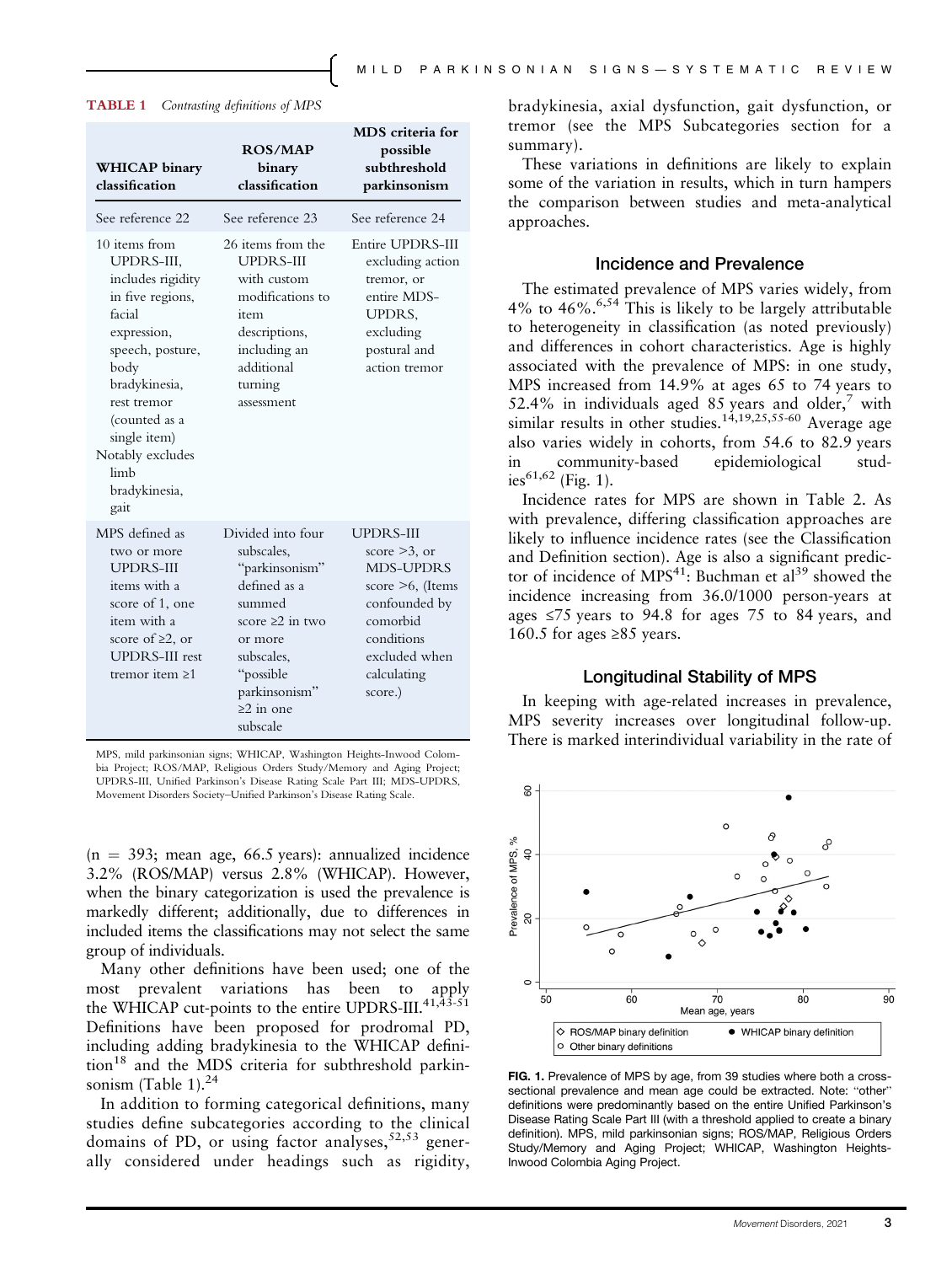#### TABLE 2 Incidence of MPS

| Cohort,<br>reference      | $\mathbf n$ | <b>Definition of MPS</b>                                                                                        | Mean<br>follow-up,<br>years | Mean age,<br>years<br>(baseline) | Annualized<br>incidence, % | Independent predictors<br>of incident MPS                                                                                                   |
|---------------------------|-------------|-----------------------------------------------------------------------------------------------------------------|-----------------------------|----------------------------------|----------------------------|---------------------------------------------------------------------------------------------------------------------------------------------|
| ROS/<br>MAP <sup>39</sup> | 2001        | ROS/MAP<br>(See Table 1)                                                                                        | 5.4                         | 76.8                             | 8.9                        | Age, higher baseline<br>mUPDRS, lower global<br>motor score<br>(a composite of 10 motor<br>measures), smoking                               |
| $MAP^{38}$                | $682*$      | ROS/MAP (See Table 1)                                                                                           | 4.1                         | 81.5                             | 8.3                        | Higher number of vascular<br>conditions and depressive<br>symptoms; lower physical<br>activity, global cognitive<br>and global motor scores |
| Bruneck <sup>41</sup>     | 393         | Score of $\geq 2$ for entire<br>summed UPDRS-III,<br>or resting tremor $\geq 1$                                 | 5                           | 65.8                             | 5.5                        | Age, decreased olfactory<br>function, SN<br>echogenicity                                                                                    |
| Ama-cho <sup>63</sup>     | $299*$      | WHICAP (See Table 1)                                                                                            | 3                           | $74.7*$                          | 8.4                        | Not specified                                                                                                                               |
| Ama-cho <sup>64</sup>     | 316         | WHICAP (See Table 1)                                                                                            | 8                           | 72.8                             | 3.7                        | Higher scores on Tanner<br>questionnaire<br>(parkinsonian symptoms),<br>PSQI; lower reported<br>exercise, higher DWMH<br>Fazekas score      |
| CCMA <sup>65</sup>        | $115*$      | Summed UPDRS-III score $> 0$<br>in one of three domains:<br>Bradykinesia (limb/axial),<br>Rigidity, Rest tremor | $\mathbf{1}$                | 74.6 $\star$                     | 47.8                       | Higher number of cardiac<br>conditions                                                                                                      |

\*Numbers apply to "normal motor" group at baseline.

Abbreviations: MPS, mild parkinsonian signs; ROS/MAP, Religious Orders Study/Memory and Aging Project; mUPDRS, modified Unified Parkinson's Disease Rating Scale; UPDRS-III, Unified Parkinson's Disease Rating Scale Part III; Ama-cho, cohort study from Ama-cho (Japan); WHICAP, Washington Heights-Inwood Colombia Aging Project; PSQI, Pittsburgh Sleep Quality Index questionnaire; DWMH, deep white matter hyperintensities; CCMA, Central Control of Mobility in Aging study.

progression. In the ROS cohort,<sup>33</sup> 79% of individuals showed increases in mUPDRS over 4.6 years of follow-up (range, 0.001–0.797 points/year). Factors influencing progression are detailed in the following sections. MPS can also regress<sup>33,63,65</sup>: 21% of those studied by Wilson et  $al^{33}$  showed improvement of between  $-2$  and 0 points per year. This is further illustrated by two studies using (differing) binary definitions of MPS. In both, baseline MPS regressed to normal in  $\sim$ 38% of individuals.<sup>63,65</sup> Younger participants were more likely to regress. Wada-Isoe et al<sup>63</sup> additionally found that a higher baseline Mini-Mental State Examination (MMSE) score, and lower periventricular and deep white matter hyperintensities (WMH; a measure of cerebrovascular pathology) predicted regression. Mahoney and colleagues $^{65}$  found that slower gait velocity at baseline predicted persistence of signs. The authors hypothesized that MPS regression might be attributed to the effect of exercise, or rehabilitative efforts,<sup>63,65</sup> noting that individuals with regression tended to be younger, perhaps having

higher potential for neuroplasticity. A role for exercise is supported in other studies (see the Lifestyle Factors section). It is also likely that unmeasured factors



FIG. 2. Forest plot showing hazard ratios for mortality in individuals with baseline mild parkinsonian signs. CI, confidence interval; ES, effect size; ID, identification.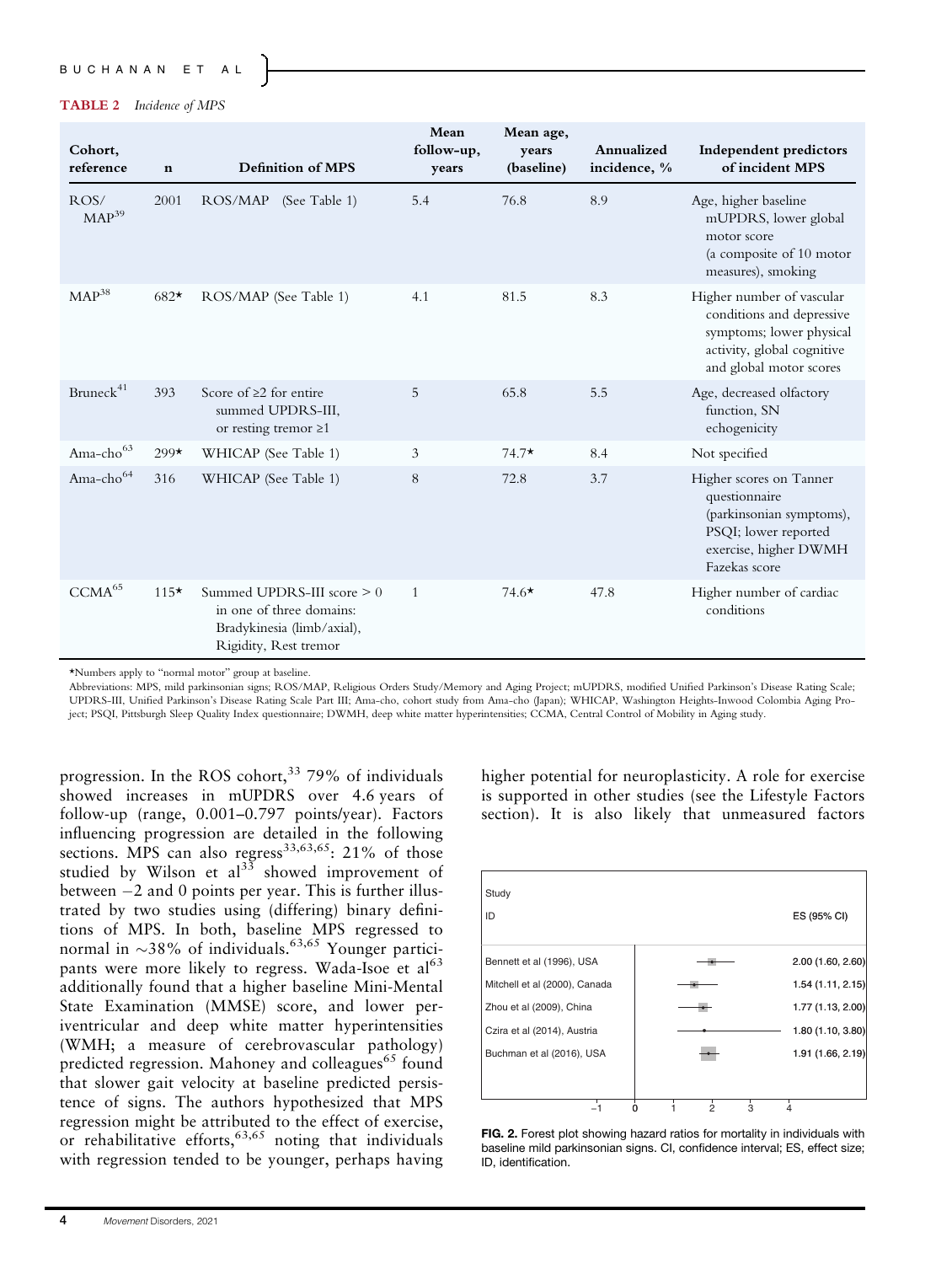including fatigue, intercurrent illness, or transient musculoskeletal issues could cause small fluctuations in UPDRS-III in older adults. Finally, although interrater properties of the UPDRS-III are good, small variations are possible with re-rating, noting that interrater variability is increased when signs are extremely mild.<sup>66</sup>

## Clinical and Demographic Associations of MPS **Demographics**

As discussed, increasing age is consistently associated with MPS, with the prevalence rising to more than 50% in the oldest old.<sup>7,25</sup> Sex has not been consistently shown to influence the prevalence of MPS. Although three studies showed a higher prevalence in men,  $17,19,25$ most studies show no sex differences in the incidence<sup>39,41,63-65</sup> or prevalence of MPS.<sup>50,60,62,67,68</sup> A higher prevalence of MPS has been reported in those with fewer years of education.<sup>17,56,57,60</sup>

#### Vascular Risk Factors

The relationship between vascular risk and MPS is of key interest: vascular neuropathologies increase with age and are a recognized cause of both parkinsonism and dementia. Most<sup>26,27,65,69</sup> but not all epidemiological studies<sup>16,19,70</sup> have found an association between MPS and vascular risk factors; it is notable that studies that found an association had higher mean ages (late 70s to early  $80s^{26,27,65,69}$  than those that did not (in the 60s).<sup>16,19,70</sup>

Diabetes mellitus (DM) has also been associated with both the severity and progression of MPS.14,26,27,50,69,71 In a subcategory analysis, DM was particularly related to the progression of gait and rigidity scores.<sup>26</sup> This relationship is not entirely clear, however, as adjusting for other vascular risk factors and peripheral neuropathy attenuated the association in one study.<sup>27</sup> Two cohorts found associations between lower limb vibration thresholds and increased mUPDRS scores,<sup>72</sup> especially gait dysfunction,<sup>73</sup> but this has rarely been assessed.

Associations between MPS and other vascular factors including heart disease,  $69,71$  peripheral vascular disease,  $69,71$  higher body mass index,  $39$  and stroke $^{69,71}$  have been reported: most of these associations were ameliorated but not eliminated when individuals with stroke were excluded, suggesting that this is not wholly explained by stroke-related disability.<sup>69</sup> In two cohorts, stroke was not associated with increased scores<sup>14,62</sup>; however, it is possible that individuals with previous stroke may be less likely to participate in ambulatory research. An association between MPS and raised homocysteine levels has been reported.<sup>71</sup> (See the Brain Imaging section for a discussion of imaging markers of vascular disease.)

#### Other Comorbidities

Because of the relatively nonspecific nature of some UPDRS-III items, other comorbidities may be associated with these scores. Arthritis and orthopedic conditions have been shown to associate with MPS.<sup>14,60,69,70</sup> In the Canadian Longitudinal Study of Aging  $(CLSA)$ , <sup>14</sup> spondylosis or arthritis were associated with higher MDS-UPDRS scores (mean, 1.8 points). In a casecontrol study, $70$  a group with orthopedic but no neurological complaints had nearly identical UPDRS-III scores (mean, 5.3; 95% confidence interval [CI], 4.6–5.9) to individuals with MPS (mean, 5.8; 95% CI, 4.6–7.0).<sup>70</sup> Essential tremor was also, unsurprisingly, associated with MPS in the CLSA (examining the MDS-UPDRS as a continuous measure), with higher scores (mean,  $6.5$  points).<sup>14</sup> Depression has frequently been associated with MPS.<sup>9,15,22,38,54,57,59,63</sup> This is a complex relationship as depression may directly cause psychomotor slowing as well as being associated with other conditions linked to MPS, including mild cognitive impairment (MCI), AD, PD, and cerebrovascular disease.

Limited evidence shows that MPS are associated with parkinsonian symptoms, measured, for example, via the Tanner questionnaire,<sup>56,61</sup> but these measures are not sensitive enough to predict MPS.

#### Lifestyle Factors

In observational studies, previous dietary patterns consistent with the Mediterranean-Dietary Approaches to Stop Hypertension Intervention for Neurodegenerative Delay diet and higher antioxidant intakes were associated with lower incidence and slower progression of MPS.34,37

Higher baseline daily physical activity is associated with a lower incidence of MPS,  $38,64$  and in one study<sup>74</sup> declines in physical activity over a 1-year period were associated with both motor and cognitive declines. It is possible that physical activity modifies the progression of MPS; conversely, motor and cognitive decline might underly the changes in activity.

Incident and prevalent MPS have been associated with self-reported sleep dysfunction.<sup>56,64</sup>

In the WHICAP cohort, nonsmoking was associated with an increased prevalence of MPS, whereas no association with caffeine use was found.<sup>22</sup> However, in other cohorts smoking was positively associated with  $MPS.<sup>39</sup>$ 

## Prognostic Outcomes Associated with MPS **Mortality**

In large community-based samples, MPS have been associated with increased mortality rates. The baseline presence of MPS,  $6,7,25,55,75$  severity, and rate of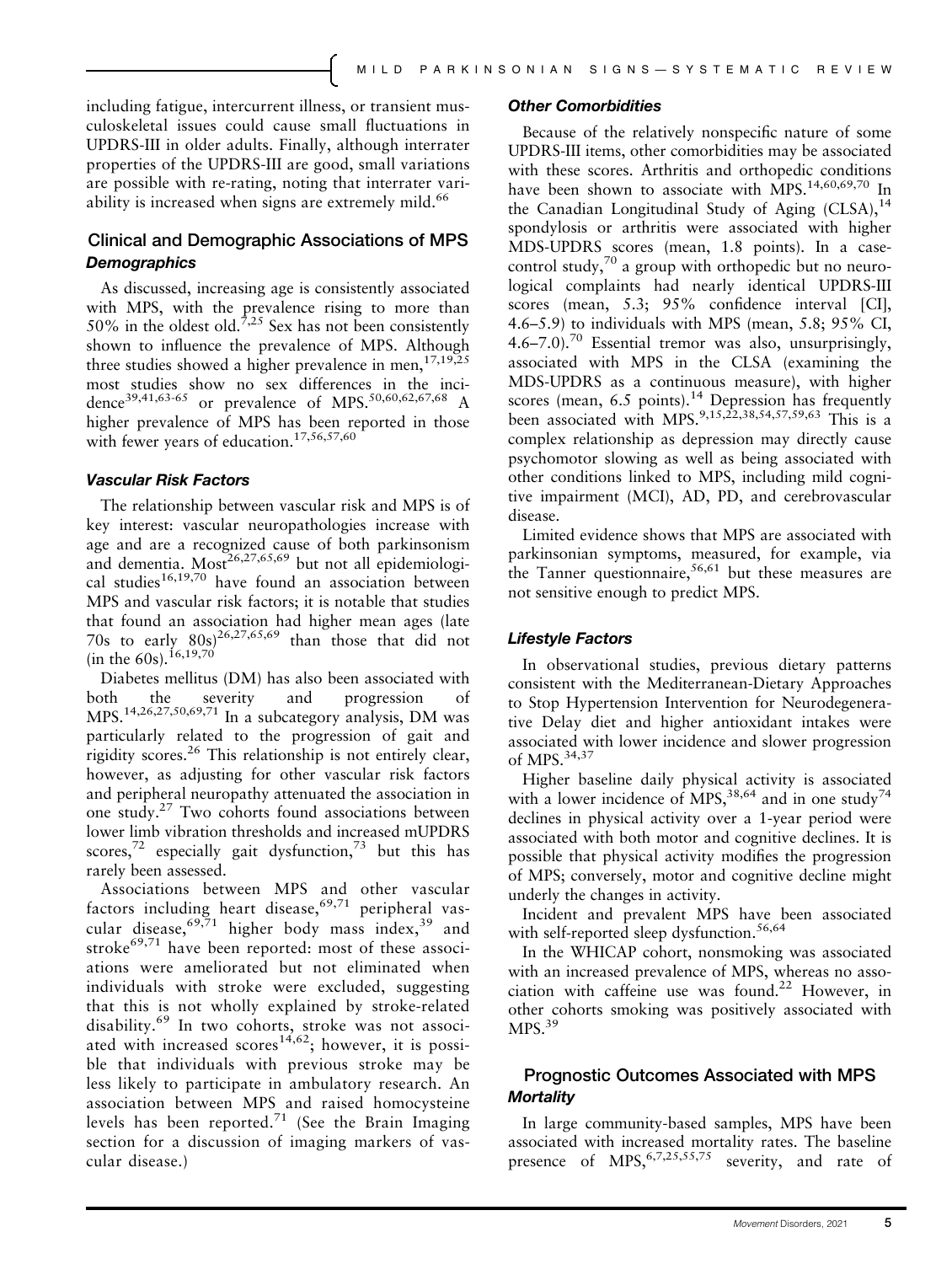progression<sup>76</sup> have all been associated with higher death rates. In studies from the United States,  $7,25$ Canada,  $6$  Austria,  $75$  and China,  $55$  the relative risk of mortality among those with baseline MPS was similar (Fig. 2), between 1.5 and 2.0, with a mean follow-up ranging from  $4^{55}$  to 9.9 years.<sup>75</sup> These studies are, however, highly heterogeneous in their measurement and classifications of MPS, populations, and inclusion criteria, precluding meta-analysis of these data. Two studies examined subcategories of  $MPS^{7,55}$ ; the gait<sup>7</sup> and axial $55$  categories were significantly associated with increased mortality in separate studies.

#### Physical Disability

MPS are associated with greater functional disability across both subjective and performance-based measures $8,9,25,30,49,57,77$  and with increased use of mobility aids.<sup>57</sup> These associations remained despite an adjustment for comorbidities such as depression and arthritis.<sup>77</sup> In subcategory analyses, all MPS categories were associated with disability in two studies,  $30,77$  only gait and bradykinesia in one study, $8$  and axial and rigidity $57$ in another study. MPS are also associated with falls in older adults.28,60,78

#### MCI and Dementia

Parkinsonian features are a common finding in older adults with dementia and may be a marker of severity and predict more rapid decline in individuals with AD.<sup>6,79,80</sup> Older adults with MCI have a higher prevalence of MPS (eg, 16.5% in older adults with normal cognition vs. 33% in MCI in a sample from Hong Kong49), and MPS severity correlates with the severity of cognitive dysfunction in these individuals.  $81-84$  A consistent pattern of association with MCI subtypes (eg, amnestic, nonamnestic) has not been demonstrated.<sup>44,81,82,85</sup> Note that operational definitions of MCI also differ, and studies vary in their inclusion of individuals with MCI, providing another source of heterogeneity.

In longitudinal studies, the baseline presence, severity, and rate of progression of MPS are associated with increased rates of development of all-cause dementia22,63,68 or clinically diagnosed AD.33,80,86,87 Further multivariate adjustment for stroke and diabetes $67,68,80$ did not alter these associations. Of the MPS subcategories, gait and axial signs were most often predictive of the development of dementia, 33,63,67,68 with associations with rigidity and resting tremor each in two papers.33,63,68

#### Cognitive Performance

MPS have been associated with poorer performance on cognitive testing both cross-sectionally and longitudinally.<sup>16,17,19,31,33,88</sup> Detailed neuropsychological assessment has found lower performance over multiple cognitive domains and that this associated with multiple subcategories of MPS. In the Tübinger Evaluation of Risk Factors for Early Detection of Neurodegenerative Disorders Study cohort<sup>17</sup> (n = 480; mean age, 62.5 years) participants with persistent MPS had poorer global cognition at baseline and greater declines in global cognition and executive function over follow-up. The MPS group also had reduced β-amyloid-42 concentration in plasma, indicating a possible association with AD pathology.<sup>17</sup> Aside from this finding, an investigation of AD biomarkers and MPS has not been reported.

#### Parkinson's Disease

Mild motor changes are present in the prodrome of PD, and subtle signs can be seen many years before clinical diagnosis,  $89-91$  including in prodromal cohorts with rapid eye movement–sleep behavior disorder<br>(RBD)<sup>90,92</sup> or glucocerebrosidase (GBA) or glucocerebrosidase (GBA) genemutations.<sup>93,94</sup> However, PD has rarely been reported as an outcome in large population-based cohorts describing MPS. Two studies have specifically examined the prognostic value of MPS for later development of PD: the Prospective Validation of Risk Markers for the Development of Idiopathic PD Study (PRIPS<sup>95</sup>; n = 1260) found a 5.1% prevalence of MPS at baseline; at 3 years follow-up, 11 participants had developed PD, of which 63.6% were MPS positive at baseline, giving a sensitivity of 64% (31%–89%) and a specificity of 95% (93%–98%). However, of those developing PD between 3 and 5 years, none had MPS at baseline. A follow-up including some of these participants, the Bruneck study ( $n = 539$ ), found that individuals with MPS at baseline had a relative risk of PD of 7.7 (95% CI 2.4–24.4) between 0 and 5 years of follow-up, but this decreased to 3.8 (95% CI 1.0–14.7) at 5 to 10 years.<sup>51,96</sup> The results of both studies therefore suggest that MPS may be a late prodromal sign of PD. Work in other cohorts, including those with RBD, support this, suggesting that the sensitivity and predictive value of motor signs is best in the 2 years preceding diagnosis.  $89,97$  As the authors of the Bruneck study note, the positive predictive value of MPS for a later diagnosis of PD was still too low to predict conversion to PD on an individual basis.<sup>51</sup>

However, it is recognized that motor features are only one sign of prodromal  $PD, ^{24,98,99}$  and following MPS alone is unlikely to have sufficient sensitivity to detect PD. MPS associate with other risk markers for prodromal PD including hyposmia,15,16,32,41,100  $RBD$ ,<sup>92</sup> self-reported autonomic symptoms,<sup>15,16</sup> and increased echogenicity of the substantia nigra (SN).41,101 The Movement Disorders Society research criteria for prodromal PD includeMPS among the factors for calculation of prodromal risk and have now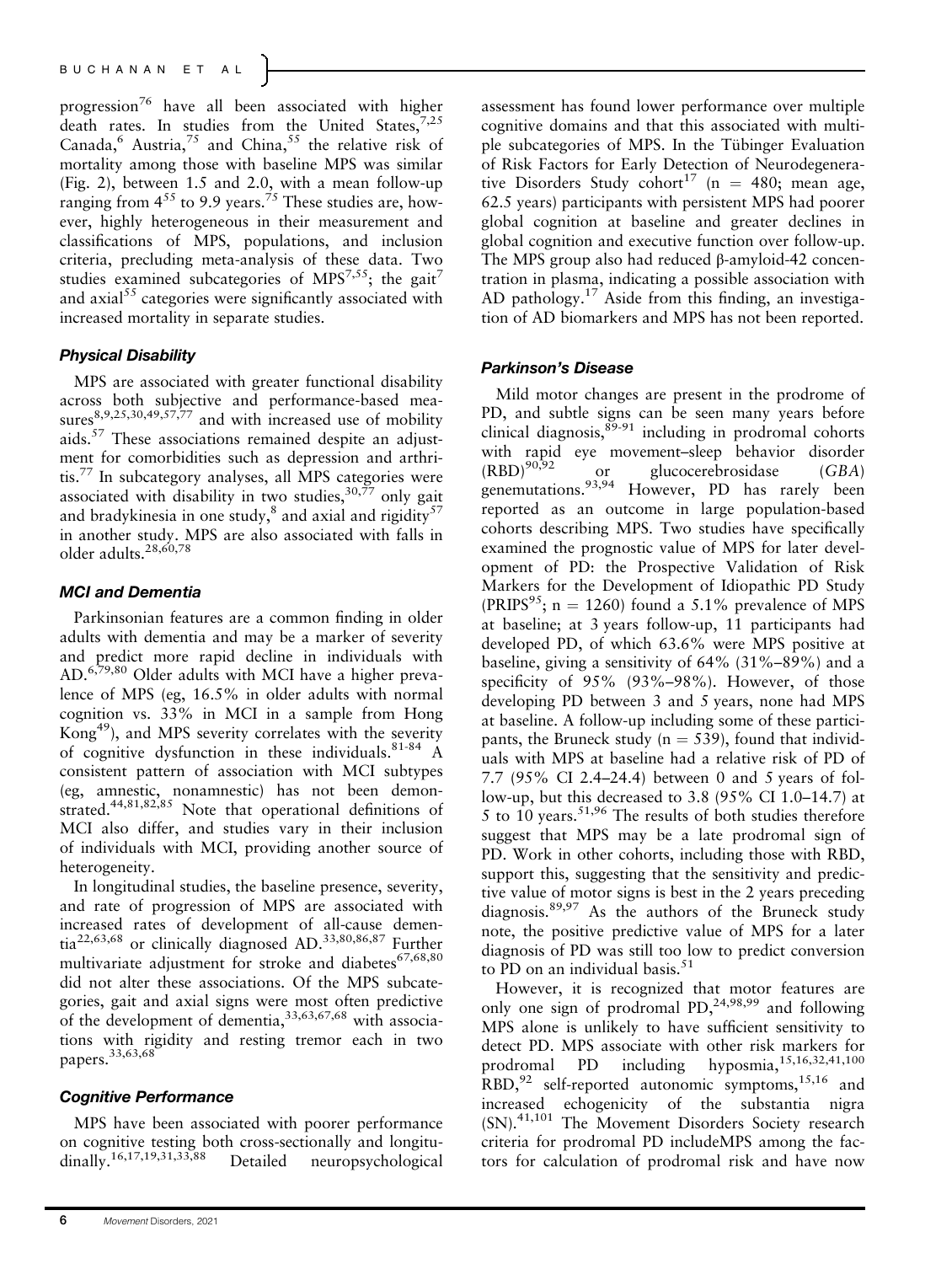been validated in several studies.<sup>96</sup> Thus, for predicting PD, MPS are likely to have most value as part of a multifactor assessment algorithm.

It remains unclear whether individual parkinsonian features, specific subcategories, or alternate definitions of global MPS might be more specific for the later development of PD. Decrement in rapid alternating movements, a pill-rolling tremor, or asymmetry and progression over time might have more predictive utility,<sup>13</sup> and some evidence exists that rigidity is associated with progression or new development of parkinsonism.63,95 The more detailed investigation of individual MPS and that of novel electronic measures are likely to provide greater detail of the motor prodromal phase of PD.<sup>102</sup>

#### Genetic Factors

There are limited data on the association of MPS with genetic factors. Shulman et  $al^{103}$  found that MPS and individual subcategories associated with several single-nucleotide polymorphisms (SNPs) associated with idiopathic PD. A single SNP in NMD3 associated with nigral neuronal loss in a nested pathology study.<sup>103</sup> A follow-up of this study found that the microtubule-associated protein tau gene (MAPT) H2 haplotype associated with MPS, although the potential mechanism of action is unclear.<sup>104</sup> Rosso et al<sup>105</sup> investigated relationships between MPS and the catechol-omethyltransferase (COMT) Val genotype (associated with more rapid breakdown of dopamine at the synapse) and found that the COMT genotype was not associated with MPS, although it modified associations between MPS and WMH volume. Although these studies suggest that genetic factors may influence MPS, no clear conclusion can be drawn yet.

# Brain Imaging

# Global and Regional Atrophy

Associations between gray matter volume and MPS were examined in three studies with varying results. In the Health and Body Composition cohort, Rosano et al<sup>62</sup> found that parkinsonian gait was associated with lower medial temporal lobe volumes and bradykinesia with smaller primary sensorimotor cortex. The tremor group and those with MPS overall did not have specific patterns of gray matter volume loss.<sup>62</sup> Individuals from the same cohort with MPS had lower left dorsolateral prefrontal cortex and total gray matter volume cross- $\frac{1}{2}$  sectionally<sup>105</sup> and gray matter volumes associated with greater progression longitudinallyl,<sup>105</sup> but neither association survived adjustment. Louis et  $al^{106}$  found that MPS did not associate with hippocampal volumes. Note that the discrepancy between the association found by Rosano et  $a^{62}$  (parkinsonian gait associated with smaller medial temporal lobe volume) and Louis et al $106$  (no association between MPS and hippocampal volumes) may be attributed to gait not being included in the WHICAP definition of MPS.<sup>22</sup> Global atrophy was associated with MPS in the Cognitive Impairment through Aging Study study,<sup>43</sup> and Reitz et al reported higher odds of bradykinesia or rigidity in individuals high cortical atrophy scores.<sup>48</sup>

### White Matter Macrostructural Imaging

Several studies have investigated associations between MPS and markers of cerebral small vessel disease (see Table 3).43,45,47,48,50,62,64,106 Positive findings have often been limited to specific patient subgroups or MPS subcategories; however, overall these studies support vascular disease having a role in the pathogenesis of MPS.

### Microstructural Imaging

Similarly, limited evidence so far supports that loss of white matter microstructural integrity may play a role in MPS. De Laat et al found lower fractional isotropy of white matter in individuals with MPS, particularly in the frontal lobes, and in those in the rigidity subcategory.<sup>46</sup> Miller-Patterson et al<sup>50</sup> found that higher mean diffusivity predicted greater progression in MPS scores.

#### Dopamine Transporter Imaging

There is some evidence from dopamine transporter imaging that dopaminergic dysfunction is associated with MPS. In a biomarker study  $(n = 87)$  using dopamine-transporter positron emission tomography scan- $\frac{m}{2}$  lower striatal dopamine transport was independently associated with greater MPS severity after adjustment for age. Associations were stronger for axial signs and bradykinesia.<sup>72</sup>

## Brain Pathologies and MPS

Brain pathologies associated with MPS have been specifically addressed in two pathological cohorts.

## The Honolulu-Asia Aging Study

In a group of older men examined with the UPDRS-III, those with incidental Lewy bodies (ILB) on pathological examination ( $n = 29$ ) had similar scores to controls (ILB = 17.0, control = 17.4); those with PD had, as expected, higher UPDRS-III scores (36.3, SD11.7).<sup>107</sup> In the control group (no ILB or PD,  $n = 50$ ; mean age, 83.7 years), decreased neuron density in the dorsolateral and dorsomedial SN was significantly associated with the presence of (predominantly axial) parkinsonian signs. Excluding individuals with dementia partially attenuated these findings.<sup>107</sup>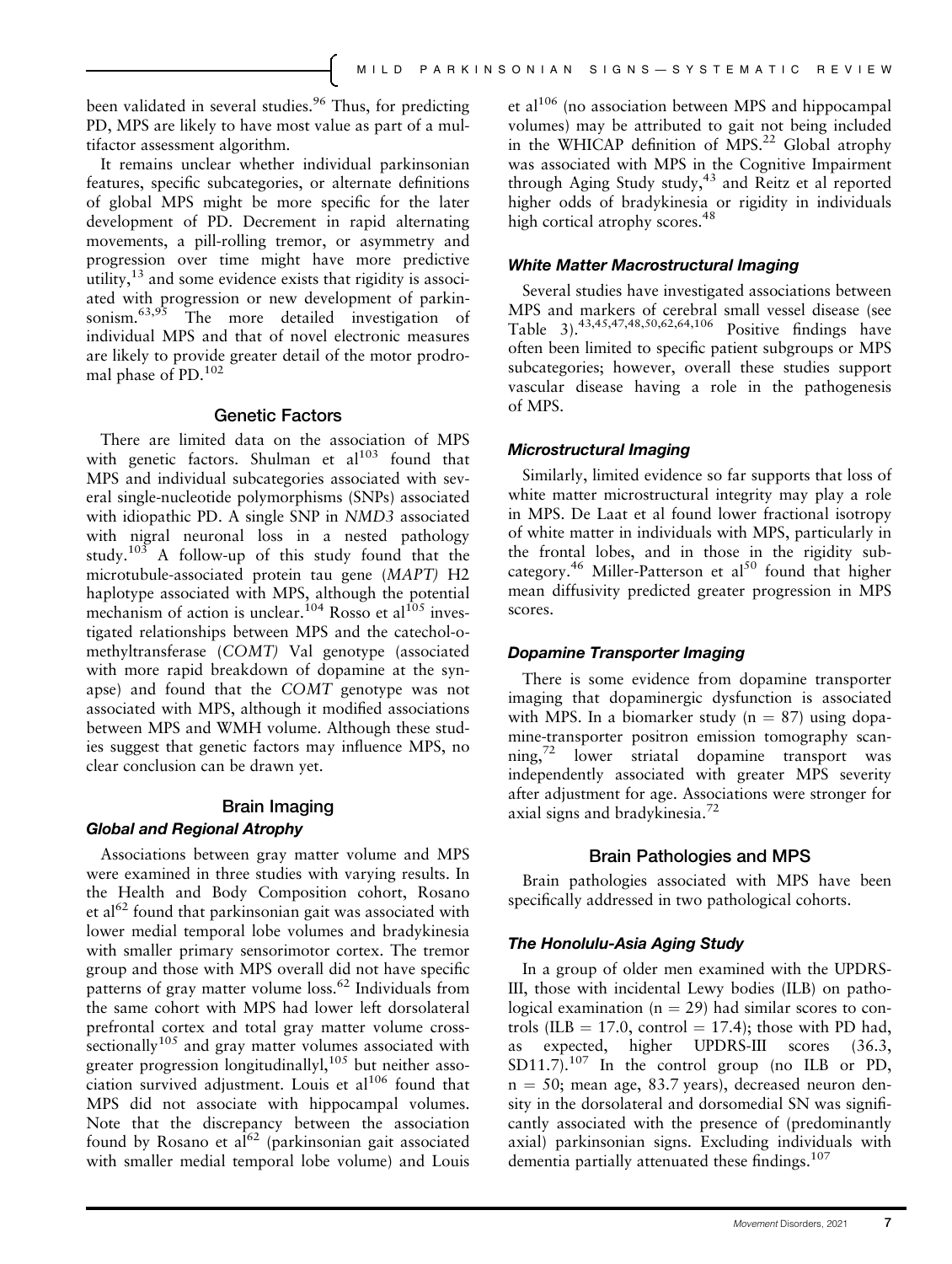| TABLE 3                                     |                      |                |                        | Association between MPS and MRI markers of cerebral small vessel disease |                           |                                                                                                  |                                                                                                                             |
|---------------------------------------------|----------------------|----------------|------------------------|--------------------------------------------------------------------------|---------------------------|--------------------------------------------------------------------------------------------------|-----------------------------------------------------------------------------------------------------------------------------|
| Study                                       | Cohort               | Sample<br>size | (years)<br>Mean<br>age | MPS prevalence (among<br>dementia-free), %                               | Predictor                 | Effect size, outcome                                                                             | Notes                                                                                                                       |
| Louis et al $^{106}$                        | WHICAP               | 666            | 80.3                   | 15.7                                                                     | <b>WMHV</b>               | OR, 1.27 for presence of MPS                                                                     | Relationships only significant in the<br>normal cognition group post<br>adjustment (compared with<br>aMCI, naMCI, dementia) |
| De Laat et al <sup>45</sup>                 | DMC<br><b>RUN</b>    | 430            | 65.2                   | 21.4                                                                     | <b>WMHV</b>               | OR, 3.4 for the presence of MPS<br>For the upper quintile of WMHV,                               | Frontal, then parietal WMHV<br>particularly associated                                                                      |
|                                             |                      |                |                        |                                                                          | Lacunes                   | OR, 2.1 for the presence of MPS                                                                  | structures, thalamus particularly<br>Lacunes of deep gray matter<br>associated                                              |
| Hatate et $al^{47}$                         | hospital<br>Osaka    | 268            | 71.8                   | 48.8                                                                     | Microbleeds               | Deep microbleeds: OR, 2.67 for<br><b>NIPS</b>                                                    | Lobar microbleeds not associated                                                                                            |
|                                             |                      |                |                        |                                                                          | Lacunes                   | basal ganglia/thalamus associated<br>Not associated overall, but mixed<br>with MPS: OR, $6.05\,$ | ganglia or thalamic lacunes not<br>Total lacunes and isolated basal<br>associated                                           |
|                                             |                      |                |                        |                                                                          | <b>NNINIA</b>             | Periventricular WMH: OR, 1.34<br>Deep WMH: OR, 1.10 for MPS                                      | Also associated with rigidity and gait<br>subcategories                                                                     |
| Reitz et al <sup>48</sup>                   | MEMO                 | 268            | 72.3                   | 33.2                                                                     | Lacunes                   | Resting tremor: OR, 1.95                                                                         | WMH/lacunes and bradykinesia/<br>No association between<br>rigidity                                                         |
|                                             |                      |                |                        |                                                                          | Large WMH<br>$\geq$ 10 mm | Resting tremor: OR, 1.91                                                                         |                                                                                                                             |
| Rosano et $\rm{a}l^{62}$                    | <b>ABC</b><br>Health | 307            | 83                     | $\frac{4}{4}$                                                            | <b>WNNHV</b>              | No association in fully adjusted<br>model                                                        | WMHV adjusting for age only<br>Individuals with MPS had higher                                                              |
| Patterson<br>${\rm et\;al}^{50}$<br>Miller- | <b>ABC</b><br>Health | 205            | 82.7                   | 30.2                                                                     | <b>NHNM</b>               | No association                                                                                   | No association with progression of<br>UPDRS scores over 3.8 years<br>(mean) follow-up                                       |
| Camarda<br>et al $43$                       | CogItA               | 1219           | 58.7                   | 15                                                                       | HWW                       | Periventricular WMH: OR, 2.6                                                                     | WMH treated as binary variable                                                                                              |
| Kishi et al $^{64}$                         | Ama-cho              | 316            | 72.8                   | 8 years follow-up<br>29.7% incidence,                                    | Deep WMH                  | OR, 1.62 for the incidence of MPS,<br>per unit of Fazekas score                                  |                                                                                                                             |
|                                             |                      |                |                        |                                                                          |                           |                                                                                                  |                                                                                                                             |

Note: All studies are cross-sectional aside from Miller-Patterson et al50 and Kishi et al.55

Note: All studies are cross-sectional aside from Miller-Patterson et a<sup>18</sup> and Kishi et al.<sup>55</sup><br>Abbreviations: MPS, mild parkinsonian signs; MR1, magnetic resonance imaging; WHICAP, Washington Heights-Inwood Columbia Aging Abbreviations: MPS, mild parkinsonian signs; MRI, magnetic resonance imaging; WHICAP, Washington Heights-Inwood Columbia Aging Project; WMHV, white matter hyperintensity volume; WMH, white matter hyperintensities; OR, odds ratio; aMCI, amnestic mild cognitive impairment; naMCI, nonamnestic mild cognitive impairment; RUN DMC, Radboud University Nijmegen Diffusion Tensor and Magnetic Resonance Imaging Cohort; MEMO, Memory and Morbidity in Augsburg Elderly (Austria); Health ABC, Health and Body Composition Study; CogItA, Cognitive Impairment through Aging Study (Italy).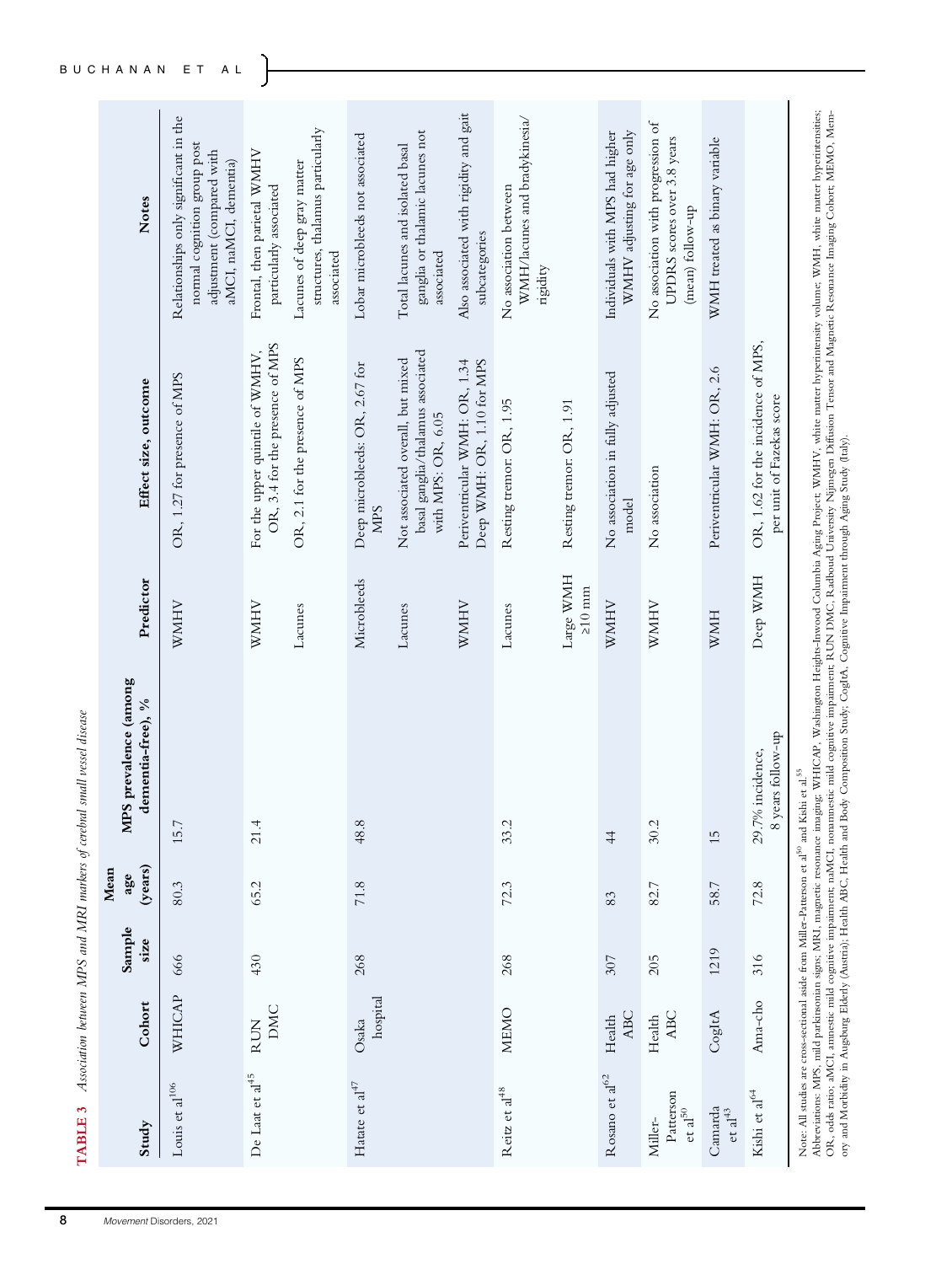#### ROS/MAP

These studies have published successive waves of pathological findings. Key findings have been the following:

- 2006 (86 cases, ROS): the MPS gait dysfunction category was associated with higher levels of neurofibrillary tangles in the SN in individuals with and without dementia.<sup>108</sup>
- 2011 (418 cases, ROS): macroscopic cortical and subcortical brain infarction were related to global scores; gait dysfunction showed significant associations with all vascular pathologies examined (macroscopic infarction, microscopic infarction, arteriosclerosis).<sup>25</sup>
- 2012 (744 cases, ROS/MAP): nigral neuronal loss and Lewy bodies were significantly associated with MPS; AD pathology and vascular pathologies also had independent effects.<sup>109</sup>
- 2016 (1160 cases, ROS/MAP): MPS were associated with vascular pathologies—atherosclerosis and arteriosclerosis—but not with micro- or macroinfarction, SN neuron density, Lewy bodies, or AD pathology.<sup>25</sup>
- 2019 (1430 cases, ROS/MAP/Minority Aging Research Study): progression of MPS in older adults was related to the cumulative number of brain pathologies (nine pathologies investigated) rather than any individual pathology. The majority of individuals with MPS (>70%) showed neither nigral neuronal loss nor Lewy bodies; however, individuals with both of these features had a more rapid progression of parkinsonism.<sup>39</sup>

Finally, one small study from this cohort found evidence of α-synuclein, nigral neuronal loss, and Lewy bodies in each of 18 brains from those with MPS. However, the mean MMSE score in the MPS group was 11/30 (ie, consistent with moderate to severe dementia), suggesting that other (unexamined) pathological processes may have complicated these findings.<sup>110</sup>

Overall, with the accumulation of cases in this case series, the emphasis has shifted from individual brain pathologies to investigating multiple pathologies. Notably, PD-associated pathologies are only seen in a minority of cases with MPS at autopsy.<sup>36</sup>

#### MPS Subcategories

As discussed previously, many studies have investigated subcategories of MPS, for example, individuals with rigidity, bradykinesia, axial dysfunction, gait dysfunction, or tremor. Overall, gait dysfunction is most frequently associated with mortality,<sup>7,76</sup> disability,<sup>8,30</sup> dementia,  $33,76$  and cognitive decline. $31$  However, the WHICAP definition of MPS does not include gait assessment—using this definition, axial dysfunction (alteration in facial expression, speech, and posture) was most strongly associated with mortality.<sup>55</sup>

However, gait (ROS/MAP) and axial (WHICAP) categories are each the most prevalent under their respective classifications7,25,55,57,67; this may increase power and so increase the likelihood of a significant association.

## **Discussion**

MPS occur in the prodrome of PD before a diagnosis of PD can be made, and their presence has been associated with an increased risk of later diagnosis of PD and with reduced dopamine transporter imaging. However, the prevalence of MPS in older adults is many times higher (5%–50%) than the estimated maximum prevalence of prodromal PD  $(0.5\% - 4\%)$ <sup>24</sup> Although PD pathology is significantly associated with MPS, PD pathology does not account for all of this gap.<sup>35</sup> Conversely, PD pathology can be seen in older individuals without MPS. $35$ 

The epidemiological, radiological, and pathological evidence of MPS suggests that most MPS, as currently defined, have heterogeneous causes and have a strong association with increasing age. This evidence also suggests that these signs are associated with poor outcomes, including mortality, dementia, and disability. The underlying pathologies, at least in the oldest old, are likely to be heterogeneous, including significant contributions from vascular disease, AD, PD, and other forms of neurodegeneration; combinations of pathologies may act synergistically to influence MPS.

Therefore, MPS (as currently defined) lack specificity for particular outcomes. Exploring subgroups within MPS may increase their utility to detect individual pathologies, particularly prodromal PD, the area in which MPS are especially relevant. The MPS most specific for PD have not been fully explored. Associations of characteristic parkinsonian features that may be most specific for PD (such as decrement in rapid alternating movements, a pill-rolling tremor, or asymmetry and progression over time) have not been well studied, although some evidence exists that rigidity is associated with progression or new development of parkinsonism.63,95 Conversely, gait and axial features may be more strongly associated with progression to dementia.63,67,68 Therefore, identifying the specific features of MPS related to underlying pathologies and confounding comorbidities will be crucial to improve the predictive power of MPS for PD or other outcomes.

MPS may have different underlying pathologies in different age strata.<sup>16</sup> Further studies of MPS using in vivo biomarkers in different age groups and subgroups are needed to address this question.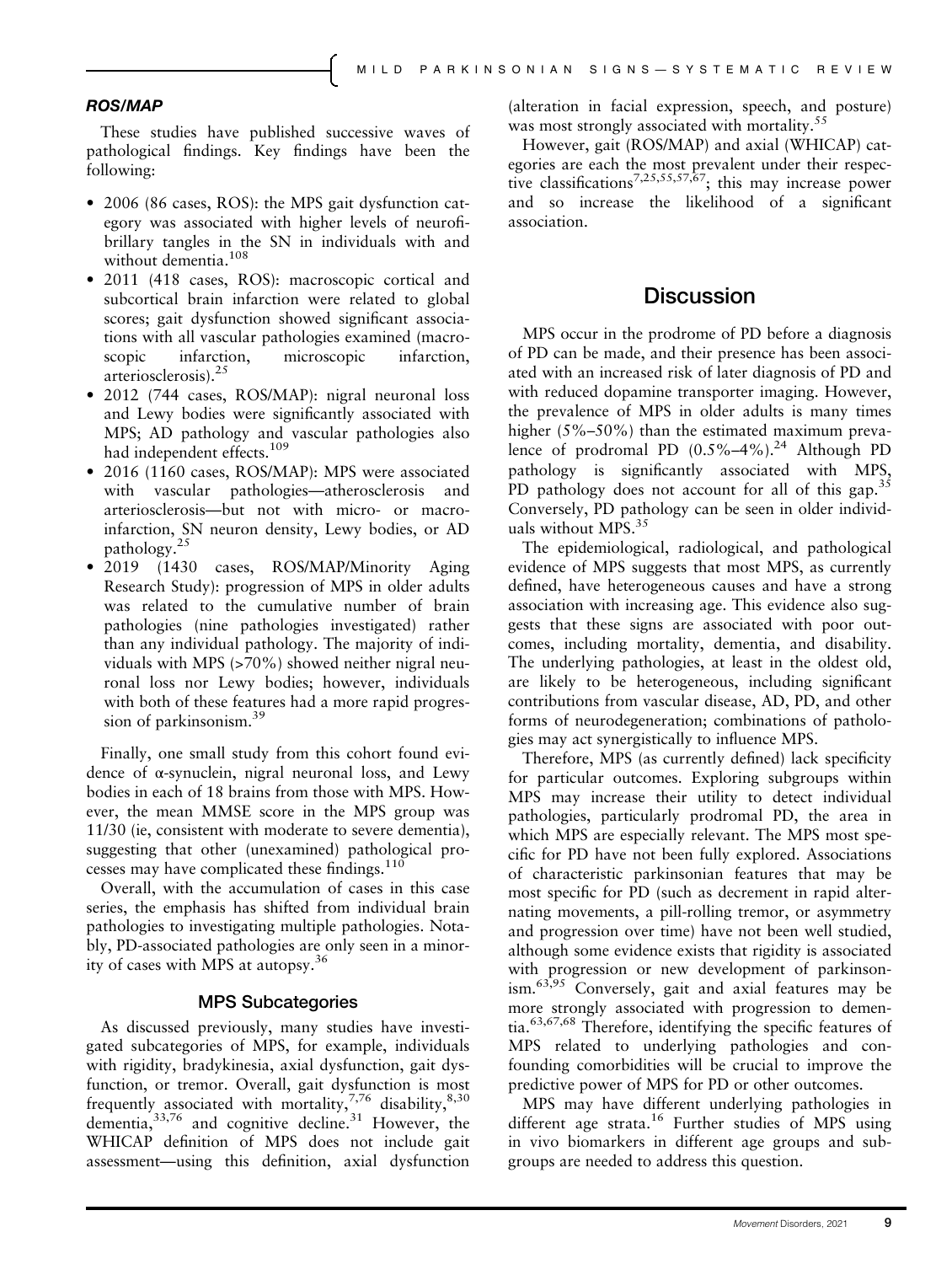A significant limitation to study in this area is the heterogeneity of criteria used to describe MPS, with disparate and often study-specific case definitions; this is particularly true when binary cut-offs (themselves arbitrary) are used to define MPS. Furthermore, as the UPDRS and MDS-UPDRS, on which these scales are mostly based, are designed for measuring the severity of PD-related features and are not validated for use in individuals without PD, it is acknowledged that they also capture non-PD-related abnormalities.13,20 In fact, the MDS-UPDRS specifically clarifies that, acknowledging the confounding of scores by other medical conditions, a "rate as you see" approach should be taken to ensure reproducibility.<sup>13,20</sup> Even with adjustment for these potentially confounding comorbidities, underlying brain pathologies are difficult to distinguish.

Heterogeneity of terminology provides a limitation to this study; although our search terminology covers "mild parkinsonian signs," "parkinsonian signs," "signs of parkinsonism," the search strategy may have missed some studies categorized by "parkinsonism" alone; using "parkinsonism" as a key word in Medline returns more than 18,000 articles, making this methodologically infeasible.

Although predicting PD is an important application of MPS, it is apparent that a significant proportion of the motor changes, pathologies, and outcomes are not "parkinsonian." Where PD is not the focus, the term parkinsonian may be less relevant; in fact, some recent articles have moved away from this terminology, using broader terms such as minimal motor features $110$  or mild motor signs,  $111$  which may be clearer.

Moving forward, the definitions of MPS may need to be reconsidered. Recognizing heterogeneous underlying pathologies, specific definitions, and cut-points may be needed to investigate specific outcomes. The MDS-UPDRS is now frequently used, but its metric properties are not well explored in this population. Further studies illustrating its relationship with underlying pathologies, associated features, and progression in this population will allow data-driven approaches to developing new definitions and cut-points.

We suggest that where the aim is to use MPS to determine groups at risk of particular outcomes, for example, for PD, for trials of preventive or modifying interventions, there is a need to do the following:

- 1. Form consistent definitions of MPS and its subcategories to increase comparability across studies.
- 2. Define the individual MPS characteristics with the highest predictive value for development of PD or other outcomes.
- 3. Consider other comorbidities and factors that could affect ratings and address them in study design.
- 4. Include other prodromal features or risk factors specific for PD.
- 5. Consider specific age strata or subgroups.
- 6. Repeat assessment to incorporate progression and exclude unstable MPS.
- 7. Apply evidence-based in vivo biomarkers of neuropathologies to clarify the likely pathogenesis in different groups.

# **Conclusions**

MPS are common in older adults and increase with age. Clinical, radiological, and pathological evidence suggests that pathologies underlying MPS, as currently defined, are heterogenous and likely often mixed. Age, associated risk factors, and nonmotor and other neurological features contribute to diagnostic and prognostic outcomes. Specific parkinsonian signs and MPS subcategories need to be explored further for the predictive values, and further work is required to standardize and improve definitions of MPS across the field to identify MPS specific for the underlying pathologies and to investigate the associations of MPS in general and specific subdomains with biomarkers, clinical outcomes, and pathologies. This will be required to use these signs to aid prognostication, risk stratification for trials, or to recommend specific interventions. Given the heterogeneity in underlying pathology, clinical associations, and outcomes, "mild motor signs" may be a more accurate and useful terminology for some purposes.

#### Data Availability Statement

The data that supports the findings of this study are available in the supplementary material of this article

#### References

- 1. Louis ED, Bennett DA. Mild Parkinsonian signs: an overview of an emerging concept. Mov Disord 2007;22:1681–1688. [https://doi.](https://doi.org/10.1002/mds.21433) [org/10.1002/mds.21433](https://doi.org/10.1002/mds.21433)
- 2. Moher D, Liberati A, Tetzlaff J, et al. Preferred reporting items for systematic reviews and meta-analyses: the PRISMA statement. BMJ 2009;339:b2535.
- 3. De Rijk M, Breteler M, Graveland G, et al. De prevalentie van parkinsonisme en de ziekte van Parkinson bij ouderen; het ERGO-onderzoek. Ned Tijdschr Geneeskd 1996;140:196–200.
- 4. Wada K, Nakashima K. Depression, motor function and cognitive function in epidemiological study. Rinsho Shinkeigaku 2012;52: 965–967.
- 5. Mitchell SL, Rockwood K. Defining Parkinsonism in the Canadian Study of Health and Aging. Int Psychogeriatr 2001;13:107–113. <https://doi.org/10.1017/s1041610202008049>
- Mitchell SL, Rockwood K. The association between parkinsonism, Alzheimer's disease, and mortality: a comprehensive approach. J Am Geriatr Soc 2000;48:422–425. [https://doi.org/10.1111/j.](https://doi.org/10.1111/j.1532-5415.2000.tb04701.x) [1532-5415.2000.tb04701.x](https://doi.org/10.1111/j.1532-5415.2000.tb04701.x)
- 7. Bennett DA, Beckett LA, Murray AM, et al. Prevalence of parkinsonian signs and associated mortality in a community population of older people. N Engl J Med 1996;334:71–76. [https://doi.org/10.](https://doi.org/10.1056/nejm199601113340202) [1056/nejm199601113340202](https://doi.org/10.1056/nejm199601113340202)
- 8. Murray AM, Bennett DA, Mendes de Leon CF, et al. A longitudinal study of parkinsonism and disability in a community population of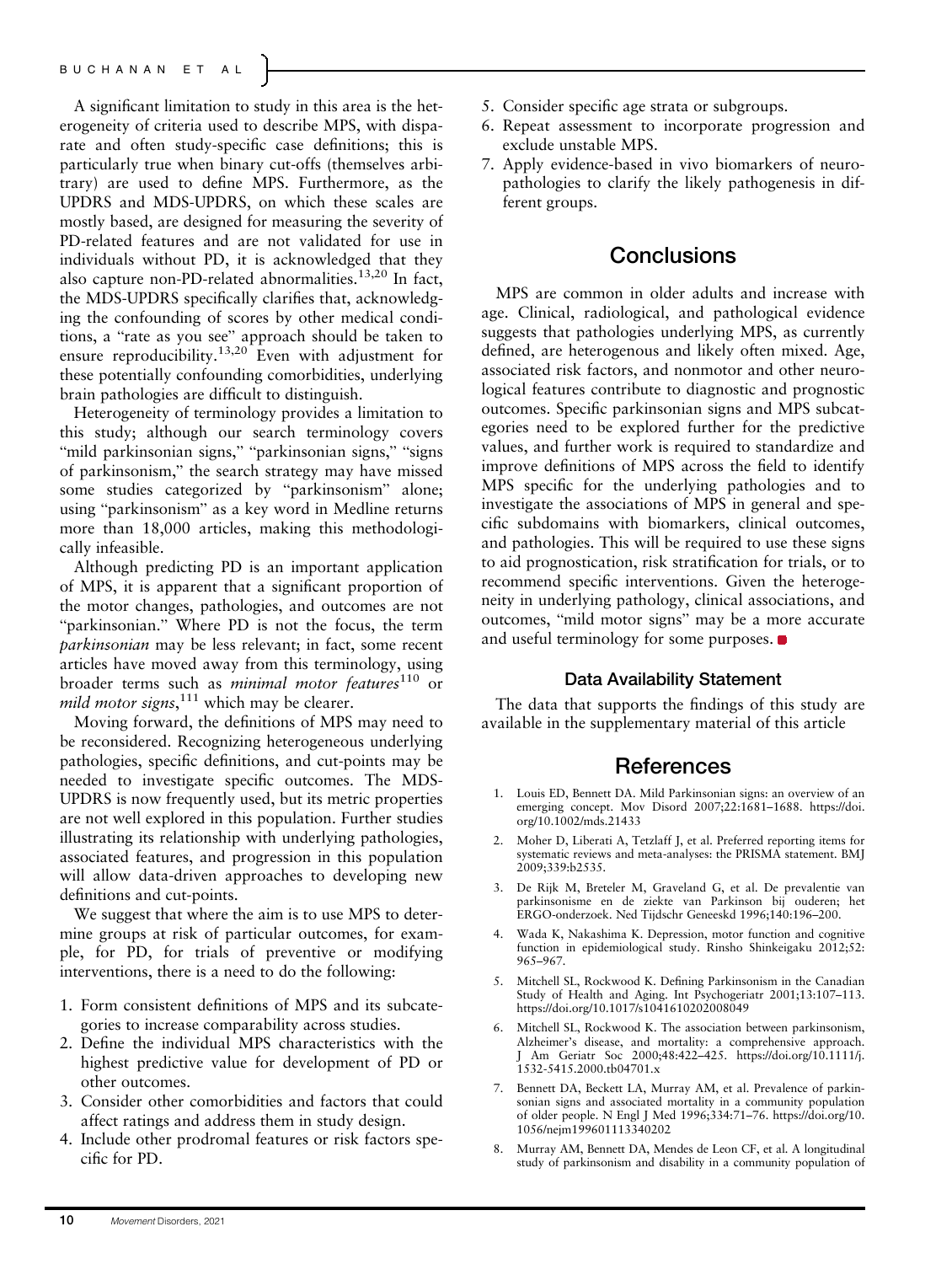older people. J Gerontol A Biol Sci Med Sci 2004;59:864–870. <https://doi.org/10.1093/gerona/59.8.m864>

- 9. Richards M, Touchon J, Ledesert B, Ritchie K. Mild extrapyramidal signs and functional impairment in ageing. Int J Geriatr Psychiatry 2002;17:150–153.<https://doi.org/10.1002/gps.548>
- 10. Prettyman R. Extrapyramidal signs in cognitively intact elderly people. Age Ageing 1998;27(5):557–560.
- 11. Ylikoski R, Ylikoski A, Erkinjuntti T, et al. Differences in neuropsychological functioning associated with age, education, neurological status, and magnetic resonance imaging findings in neurologically healthy elderly individuals. Appl Neuropsychol 1998;5:1–14. [https://doi.org/10.1207/s15324826an0501\\_1](https://doi.org/10.1207/s15324826an0501_1)
- 12. Fahn S, Elton RL. UPDRS program members. Unified Parkinson's Disease Rating Scale. In: Fahn S, Marsden CD, Goldstein M, Calne DB, editors. Recent Developments in Parkinson's Disease, vol. 2. Florham Park, NJ: Macmillan Healthcare Information; 1987. p 153–163, 293–304.
- 13. Postuma RB, Berg D, Stern M, et al. MDS clinical diagnostic criteria for Parkinson's disease. Mov Disord 2015;30:1591–1599. <https://doi.org/10.1007/s00415-016-8370-2>
- 14. Keezer MR, Wolfson C, Postuma RB. Age, gender, comorbidity, and the MDS-UPDRS: results from a population-based study. Neuroepidemiology 2016;46:222–227. [https://doi.org/10.1159/](https://doi.org/10.1159/000444021) [000444021](https://doi.org/10.1159/000444021)
- 15. Lerche S, Hobert M, Brockmann K, et al. Mild parkinsonian signs in the elderly—is there an association with PD? Crossectional findings in 992 individuals. PLoS One 2014;9:e92878. [https://doi.org/](https://doi.org/10.1371/journal.pone.0092878) [10.1371/journal.pone.0092878](https://doi.org/10.1371/journal.pone.0092878)
- 16. Lerche S, Brockmann K, Wurster I, et al. Reasons for mild Parkinsonian signs—which constellation may indicate neurodegeneration? Parkinsonism Relat Disord 2015;21:126–130. [https://doi.org/10.](https://doi.org/10.1016/j.parkreldis.2014.11.018) [1016/j.parkreldis.2014.11.018](https://doi.org/10.1016/j.parkreldis.2014.11.018)
- 17. Lerche S, Brockmann K, Pilotto A, et al. Prospective longitudinal course of cognition in older subjects with mild parkinsonian signs. Alzheimers Res Ther 2016;8:42. [https://doi.org/10.1186/s13195-](https://doi.org/10.1186/s13195-016-0209-7) [016-0209-7](https://doi.org/10.1186/s13195-016-0209-7)
- 18. Noyce AJ, Schrag A, Masters JM, et al. Subtle motor disturbances in PREDICT-PD participants. J Neurol Neurosurg Psychiatry 2017;88:212–217.<https://doi.org/10.1136/jnnp-2016-314524>
- 19. Aye YM, Liew GM, Ng SYE, et al. Mild parkinsonian signs in a community ambulant population. J Parkinsons Dis 2020;10: 1231–1237.<https://doi.org/10.3233/JPD-191849>
- 20. Goetz CG, Tilley BC, Shaftman SR, et al. Movement Disorder Society-sponsored revision of the Unified Parkinson's Disease Rating Scale (MDS-UPDRS): scale presentation and clinimetric testing results. Mov Disord 2008;23:2129–2170.<https://doi.org/10.1002/mds.22340>
- 21. Goetz CG, Stebbins GT, Tilley BC. Calibration of Unified Parkinson's Disease Rating Scale scores to Movement Disorder Society-Unified Parkinson's Disease Rating Scale scores. Mov Disord 2012;27:1239–1242.<https://doi.org/10.1002/mds.25122>
- 22. Louis ED, Luchsinger JA, Tang MX, Mayeux R. Parkinsonian signs in older people: prevalence and associations with smoking and coffee. Neurology 2003;61:24–28. [https://doi.org/10.1212/01.](https://doi.org/10.1212/01.WNL.0000072330.07328.D6) [WNL.0000072330.07328.D6](https://doi.org/10.1212/01.WNL.0000072330.07328.D6)
- 23. Bennett DA, Shannon KM, Beckett LA, et al. Metric properties of nurses' ratings of parkinsonian signs with a modified unified Parkinson's disease rating scale. Neurology 1997;49:1580–1587.
- 24. Berg D, Postuma RB, Adler CH, et al. MDS research criteria for prodromal Parkinson's disease. Mov Disord 2015;30:1600–1611. <https://doi.org/10.1002/mds.26431>
- 25. Buchman AS, Wilson RS, Shulman JM, et al. Parkinsonism in older adults and its association with adverse health outcomes and neuropathology. J Gerontol A Biol Sci Med Sci 2016;71:549–556. <https://doi.org/10.1093/gerona/glv153>
- 26. Arvanitakis Z, Wilson RS, Schneider JA, et al. Diabetes mellitus and progression of rigidity and gait disturbance in older persons. Neurology 2004;63:996–1001. [https://doi.org/10.1212/01.wnl.](https://doi.org/10.1212/01.wnl.0000138432.16676.4b) [0000138432.16676.4b](https://doi.org/10.1212/01.wnl.0000138432.16676.4b)
- 27. Arvanitakis Z, Wilson RS, Bienias JL, Bennett DA. Diabetes and parkinsonian signs in older persons. Alzheimer Dis Assoc Disord 2007; 21:144–149.<https://doi.org/10.1097/WAD.0b013e31805ba768>
- 28. Buracchio T, Arvanitakis Z, Leurgans S, Bennett DA. Parkinsonian signs and incident falls in older persons without Parkinson's disease. J Am Geriatr Soc 2010;58:205–206. [https://doi.org/10.](https://doi.org/10.1111/j.1532-5415.2009.02657.x) [1111/j.1532-5415.2009.02657.x](https://doi.org/10.1111/j.1532-5415.2009.02657.x)
- 29. Buchman AS, Leurgans SE, Nag S, et al. Cerebrovascular disease pathology and parkinsonian signs in old age. Stroke 2011;42: 3183–3189.<https://doi.org/10.1161/STROKEAHA.111.623462>
- Fleischman DA, Wilson RS, Schneider JA, et al. Parkinsonian signs and functional disability in old age. Exp Aging Res 2007;33: 59–76.<https://doi.org/10.1080/03610730601006370>
- 31. Fleischman DA, Wilson RS, Bienias JL, Bennett DA. Parkinsonian signs and cognitive function in old age. I Int Neuropsychol Soc 2005;11:591–597.<https://doi.org/10.1017/S1355617705050708>
- 32. Wilson RS, Arnold SE, Buchman AS, et al. Odor identification and progression of parkinsonian signs in older persons. Exp Aging Res 2008;34:173–187.<https://doi.org/10.1080/03610730802070001>
- 33. Wilson RS, Schneider JA, Bienias JL, et al. Parkinsonianlike signs and risk of incident Alzheimer disease in older persons. Arch Neurol 2003;60:539–544.<https://doi.org/10.1001/archneur.60.4.539>
- 34. Agarwal P, Wang Y, Buchman AS, et al. Dietary antioxidants associated with slower progression of parkinsonian signs in older adults. Nutr Neurosci 2020;1–8. [https://doi.org/10.1080/](https://doi.org/10.1080/1028415X.2020.1769411) [1028415X.2020.1769411](https://doi.org/10.1080/1028415X.2020.1769411)
- 35. Buchman NM, Leurgans SE, Shah RJ, et al. Urinary incontinence, incident parkinsonism, and Parkinson's disease pathology in older adults. J Gerontol A Biol Sci Med Sci 2017;72:1295–1301. [https://](https://doi.org/10.1093/gerona/glw235) [doi.org/10.1093/gerona/glw235](https://doi.org/10.1093/gerona/glw235)
- Buchman AS, Yu L, Wilson RS, et al. Progressive parkinsonism in older adults is related to the burden of mixed brain pathologies. Neurology 2019;92:e1821–e1830. [https://doi.org/10.1212/WNL.](https://doi.org/10.1212/WNL.0000000000007315) [0000000000007315](https://doi.org/10.1212/WNL.0000000000007315)
- 37. Agarwal P, Wang Y, Buchman AS, et al. MIND diet associated with reduced incidence and delayed progression of Parkinsonism in old age. J Nutr Health Aging 2018;22:1211–1215. [https://doi.org/](https://doi.org/10.1007/s12603-018-1094-5) [10.1007/s12603-018-1094-5](https://doi.org/10.1007/s12603-018-1094-5)
- 38. Oveisgharan S, Yu L, Dawe RJ, et al. Total daily physical activity and the risk of parkinsonism in community-dwelling older adults. J Gerontol A Biol Sci Med Sci 2020;75:702–711. [https://doi.org/](https://doi.org/10.1093/gerona/glz111) [10.1093/gerona/glz111](https://doi.org/10.1093/gerona/glz111)
- 39. Buchman AS, Leurgans SE, Yu L, et al. Incident parkinsonism in older adults without Parkinson disease. Neurology 2016;87: 1036–1044.<https://doi.org/10.1212/WNL.0000000000003059>
- 40. von Coelln R, Dawe RJ, Leurgans SE, et al. Quantitative mobility metrics from a wearable sensor predict incident parkinsonism in older adults. Parkinsonism Relat Disord 2019;65:190–196. [https://](https://doi.org/10.1016/j.parkreldis.2019.06.012) [doi.org/10.1016/j.parkreldis.2019.06.012](https://doi.org/10.1016/j.parkreldis.2019.06.012)
- 41. Mahlknecht P, Kiechl S, Stockner H, et al. Predictors for mild parkinsonian signs: a prospective population-based study. Parkinsonism Relat Disord 2015;21:321–324. [https://doi.org/10.1016/j.](https://doi.org/10.1016/j.parkreldis.2014.12.021) [parkreldis.2014.12.021](https://doi.org/10.1016/j.parkreldis.2014.12.021)
- 42. Mahlknecht P, Kiechl S, Willeit J, et al. Letter RE: incident parkinsonism in older adults without Parkinson disease. Neurology 2017; 88:919.
- 43. Camarda C, Torelli P, Pipia C, et al. Association between atrophy of the caudate nuclei, global brain atrophy, cerebral small vessel disease and mild parkinsonian signs in neurologically and cognitively healthy subjects aged 45-84 years: a cross-sectional study. Curr Alzheimer Res 2018;15:1013–1026. [https://doi.org/10.2174/](https://doi.org/10.2174/1567205015666180702111110) [1567205015666180702111110](https://doi.org/10.2174/1567205015666180702111110)
- 44. Camarda C, Camarda R, Pipia C, et al. Isolated, subtle neurological abnormalities in mild cognitive impairment types. Can J Neurol Sci 2020;47:77–91.<https://doi.org/10.1017/cjn.2019.293>
- 45. De Laat KF, van Norden AGWW, Gons RARR, et al. Cerebral white matter lesions and lacunar infarcts contribute to the presence of mild parkinsonian signs. Stroke 2012;43:2574–2579. [https://doi.](https://doi.org/10.1161/STROKEAHA.112.657130) [org/10.1161/STROKEAHA.112.657130](https://doi.org/10.1161/STROKEAHA.112.657130)
- 46. de Laat KF, van Norden AGW, van Oudheusden LJB, et al. Diffusion tensor imaging and mild parkinsonian signs in cerebral small vessel disease. Neurobiol Aging 2012;33:2106–2112. [https://doi.](https://doi.org/10.1016/J.NEUROBIOLAGING.2011.09.001) [org/10.1016/J.NEUROBIOLAGING.2011.09.001](https://doi.org/10.1016/J.NEUROBIOLAGING.2011.09.001)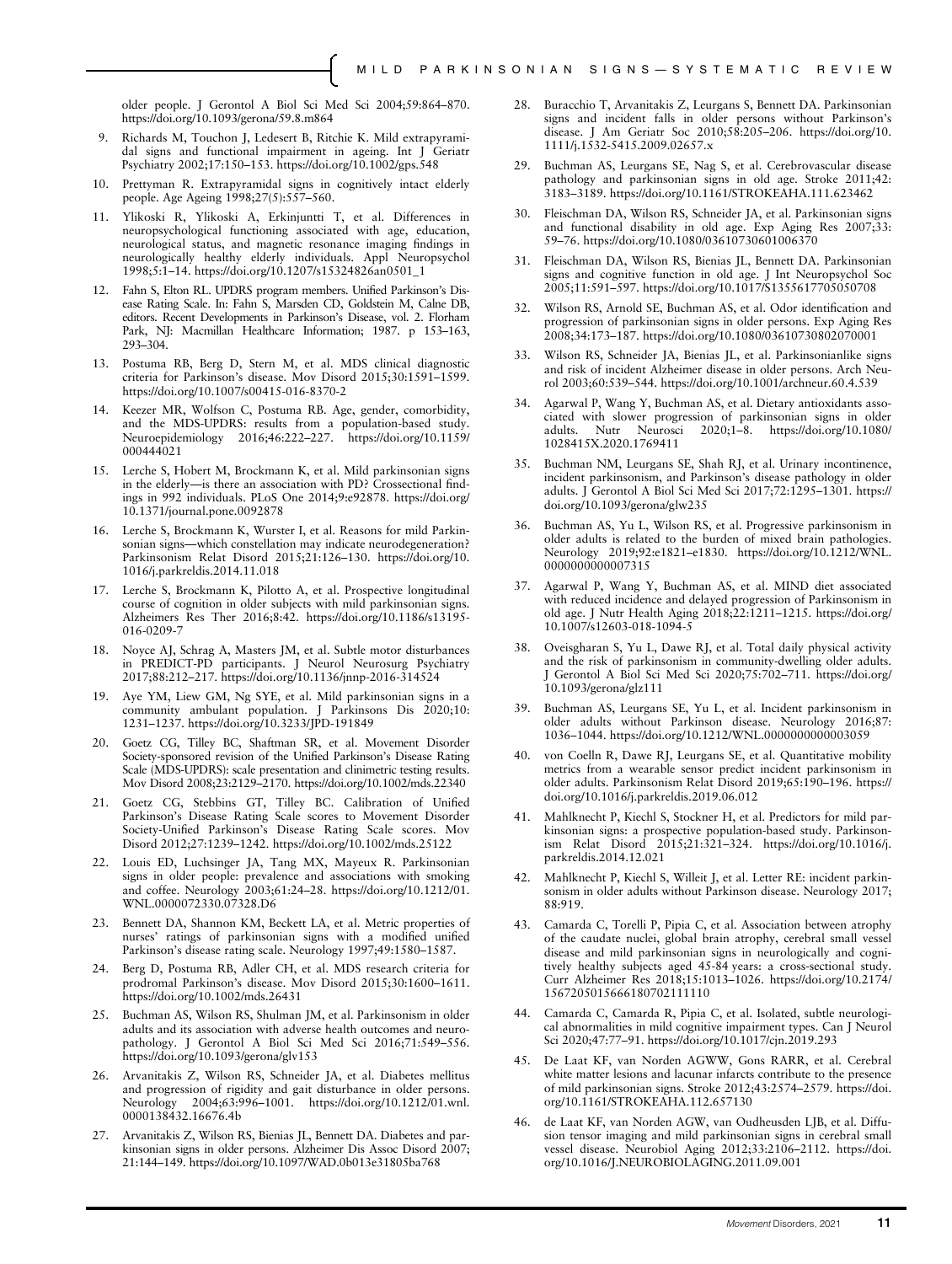- 47. Hatate J, Miwa K, Matsumoto M, et al. Association between cerebral small vessel diseases and mild parkinsonian signs in the elderly with vascular risk factors. Parkinsonism Relat Disord 2016; 26:29–34.<https://doi.org/10.1016/j.parkreldis.2016.02.011>
- 48. Reitz C, Trenkwalder C, Kretzschmar K, et al. Relation of cerebral small-vessel disease and brain atrophy to mild Parkinsonism in the elderly. Mov Disord 2006;21:1914–1919. [https://doi.org/10.1002/](https://doi.org/10.1002/mds.21085) [mds.21085](https://doi.org/10.1002/mds.21085)
- 49. Tam C, Lui V, Chan W, et al. Parkinsonian signs are associated with subtle functional deterioration in community-dwelling Chinese older persons. Hong Kong J Psychiatry 2008;18:87–91.
- 50. Miller-Patterson C, Han J, Yaffe K, et al. Clinical and neuroimaging correlates of progression of mild parkinsonian signs in community-dwelling older adults. Parkinsonism Relat Disord 2020;75:85–90.<https://doi.org/10.1016/j.parkreldis.2020.05.023>
- 51. Mahlknecht P, Stockner H, Marini K, et al. Midbrain hyperechogenicity, hyposmia, mild parkinsonian signs and risk for incident Parkinson's disease over 10 years: a prospective incident Parkinson's disease over 10 years: a population-based study. Parkinsonism Relat Disord 2020;70:51-54.<https://doi.org/10.1016/j.parkreldis.2019.12.008>
- 52. Louis ED, Tang MX, Mayeux R. Factor structure of parkinsonian signs in the community-dwelling elderly. Mov Disord 2004;19: 268–272.<https://doi.org/10.1002/mds.20013>
- 53. Bennett DA, Shannon KM, Beckett LA, Wilson RS. Dimensionality of parkinsonian signs in aging and Alzheimer's disease. J Gerontol A Biol Sci Med Sci 1999;54:191–196. [https://doi.org/10.1093/](https://doi.org/10.1093/gerona/54.4.M191) [gerona/54.4.M191](https://doi.org/10.1093/gerona/54.4.M191)
- 54. Allali G, Verghese J, Mahoney JR. Contributions of mild parkinsonian signs to gait performance in the elderly. Age 2014;36:9678. <https://doi.org/10.1007/s11357-014-9678-4>
- 55. Zhou G, Duan L, Sun F, et al. Association between mild parkinsonian signs and mortality in an elderly male cohort in China. J Clin Neurosci 2010;17:173-176. [https://doi.org/10.1016/j.jocn.2009.](https://doi.org/10.1016/j.jocn.2009.07.102) [07.102](https://doi.org/10.1016/j.jocn.2009.07.102)
- 56. Uemura Y, Wada-Isoe K, Nakashita S, Nakashima K. Mild parkinsonian signs in a community-dwelling elderly population sample in Japan. J Neurol Sci 2011;304:61–66. [https://doi.org/10.1016/j.jns.](https://doi.org/10.1016/j.jns.2011.02.013) [2011.02.013](https://doi.org/10.1016/j.jns.2011.02.013)
- 57. Louis ED, Schupf N, Marder K, Tang MX. Functional correlates of mild parkinsonian signs in the community-dwelling elderly: poor balance and inability to ambulate independently. Mov Disord 2006;21:411–416.<https://doi.org/10.1002/mds.20735>
- 58. Liepelt-Scarfone I, Lerche S, Behnke S, et al. Clinical characteristics related to worsening of motor function assessed by the unified Parkinson's disease rating scale in the elderly population. J Neurol 2015;262:451–458.<https://doi.org/10.1007/s00415-014-7584-4>
- 59. Uemura Y, Wada-Isoe K, Nakashita S, Nakashima K. Depression and cognitive impairment in patients with mild parkinsonian signs. Acta Neurol Scand 2013;128:153–159. [https://doi.org/10.1111/](https://doi.org/10.1111/ane.12089) [ane.12089](https://doi.org/10.1111/ane.12089)
- 60. Dahodwala N, Nwadiogbu C, Fitts W, et al. Parkinsonian signs are a risk factor for falls. Gait Posture 2017;55:1–5. [https://doi.org/](https://doi.org/10.1016/j.gaitpost.2017.03.039) [10.1016/j.gaitpost.2017.03.039](https://doi.org/10.1016/j.gaitpost.2017.03.039)
- 61. Dahodwala N, Kubersky L, Siderowf A, Parkinson At-Risk Syndrome study Investigators. Can a screening questionnaire accurately identify mild parkinsonian signs? Neuroepidemiology 2012; 39:171–175.<https://doi.org/10.1159/000341409>
- 62. Rosano C, Bennett DA, Newman AB, et al. Patterns of focal gray matter atrophy are associated with bradykinesia and gait disturbances in older adults. J Gerontol A Biol Sci Med Sci 2012;67(A): 957–962.<https://doi.org/10.1093/gerona/glr262>
- 63. Wada-Isoe K, Tanaka K, Uemura Y, et al. Longitudinal course of mild parkinsonian signs in elderly people: a population-based study in Japan. J Neurol Sci 2016;362:7–13. [https://doi.org/10.1016/j.jns.](https://doi.org/10.1016/j.jns.2016.01.016) [2016.01.016](https://doi.org/10.1016/j.jns.2016.01.016)
- 64. Kishi M, Wada-Isoe K, Hanajima R, Nakashima K. Predictors for incident mild parkinsonian signs in older Japanese. Yonago Acta Med 2020;63:1–7.<https://doi.org/10.33160/yam.2020.02.001>
- 65. Mahoney JR, Verghese J, Holtzer R, Allali G. The evolution of mild parkinsonian signs in aging. J Neurol 2014;261:1922–1928. <https://doi.org/10.1007/s00415-014-7442-4>
- 66. Richards M, Marder K, Bell K, et al. Interrater reliability of extrapyramidal signs in a group assessed for dementia. Arch Neurol https://doi.org/10.1001/archneur.1991. [00530230055021](https://doi.org/10.1001/archneur.1991.00530230055021)
- 67. Louis ED, Tang MX, Mayeux R. Parkinsonian signs in older people in a community-based study: risk of incident dementia. Arch Neurol 2004;61:1273–1276. [https://doi.org/10.1001/archneur.61.](https://doi.org/10.1001/archneur.61.8.1273) [8.1273](https://doi.org/10.1001/archneur.61.8.1273)
- 68. Louis ED, Tang MX, Schupf N. Mild parkinsonian signs are associated with increased risk of dementia in a prospective, populationbased study of elders. Mov Disord 2010;25:172–178. [https://doi.](https://doi.org/10.1002/mds.22943) [org/10.1002/mds.22943](https://doi.org/10.1002/mds.22943)
- Louis ED, Luchsinger JA. History of vascular disease and mild parkinsonian signs in community-dwelling elderly individuals. Arch Neurol 2006;63:717–722. [https://doi.org/10.1001/archneur.63.](https://doi.org/10.1001/archneur.63.5.717) [5.717](https://doi.org/10.1001/archneur.63.5.717)
- 70. Prasuhn J, Piskol L, Vollstedt E-J, et al. Non-motor symptoms and quality of life in subjects with mild parkinsonian signs. Acta Neurol Scand 2017;136:495–500.<https://doi.org/10.1111/ane.12760>
- 71. Louis ED, Schupf N, Tang MX, et al. Mild parkinsonian signs and plasma homocysteine concentration in community-dwelling elderly individuals. Arch Neurol 2007;64:1646–1651. [https://doi.org/10.](https://doi.org/10.1001/archneur.64.11.1646) [1001/archneur.64.11.1646](https://doi.org/10.1001/archneur.64.11.1646)
- 72. Rosano C, Metti AL, Rosso AL, et al. Influence of striatal dopamine, cerebral small vessel disease, and other risk factors on age-related parkinsonian motor signs. J Gerontol A Biol Sci Med Sci 2020;75:696–701.<https://doi.org/10.1093/gerona/glz161>
- Buchman AS, Wilson RS, Leurgans S, Bennett DA. Vibratory thresholds and mobility in older persons. Muscle Nerve 2009;39: 754–760.<https://doi.org/10.1002/mus.21263>
- 74. Santos D, Mahoney JR, Allali G, Verghese J. Physical activity in older adults with mild Parkinsonian signs: a cohort study. J Gerontol A Biol Sci Med Sci 2018;73:1682–1687. [https://doi.org/](https://doi.org/10.1093/gerona/glx133) [10.1093/gerona/glx133](https://doi.org/10.1093/gerona/glx133)
- 75. Czira ME, Baune BT, Roesler A, et al. Association between neurological disorders, functioning, and mortality in the elderly. Acta Neurol Scand 2014;130:283–291. [https://doi.org/10.1111/ane.](https://doi.org/10.1111/ane.12220) [12220](https://doi.org/10.1111/ane.12220)
- 76. Wilson RS, Schneider JA, Beckett LA, et al. Progression of gait disorder and rigidity and risk of death in older persons. Neurology 2002;58:1815–1819.<https://doi.org/10.1212/WNL.58.12.1815>
- 77. Louis ED, Tang MX, Schupf N, Mayeux R. Functional correlates and prevalence of mild parkinsonian signs in a community population of older people. Arch Neurol 2005;62:297-302. [https://doi.](https://doi.org/10.1001/archneur.62.2.297) [org/10.1001/archneur.62.2.297](https://doi.org/10.1001/archneur.62.2.297)
- 78. Allali G, Ayers EI, Holtzer R, Verghese J. The role of postural instability/gait difficulty and fear of falling in predicting falls in non-demented older adults. Arch Gerontol Geriatr 2017;69:15–20. <https://doi.org/10.1016/j.archger.2016.09.008>
- 79. Scarmeas N, Albert M, Brandt J, et al. Motor signs predict poor outcomes in Alzheimer disease. Neurology 2005;64:1696–1703. <https://doi.org/10.1212/01.WNL.0000162054.15428.E9>
- 80. Aggarwal NT, Wilson RS, Beck TL, et al. Motor dysfunction in mild cognitive impairment and the risk of incident Alzheimer disease. Arch Neurol 2006;63:1763–1769. [https://doi.org/10.1001/](https://doi.org/10.1001/archneur.63.12.1763) [archneur.63.12.1763](https://doi.org/10.1001/archneur.63.12.1763)
- 81. Boyle PA, Wilson RS, Aggarwal NT, et al. Parkinsonian signs in subjects with mild cognitive impairment. Neurology 2005;65:1901– 1906.<https://doi.org/10.1212/01.wnl.0000229919.40073.b9>
- 82. Louis ED, Schupf N, Manly J, et al. Association between mild parkinsonian signs and mild cognitive impairment in a community. Neurology 2005;64:1157–1161. [https://doi.org/10.1212/01.WNL.](https://doi.org/10.1212/01.WNL.0000156157.97411.5E) [0000156157.97411.5E](https://doi.org/10.1212/01.WNL.0000156157.97411.5E)
- Tam CWC, Lam LCW, Lui VWC, et al. Clinical correlates of parkinsonian signs in community- dwelling Chinese older persons: a population based study. Int J Geriatr Psychiatry 2008;23:719–725. <https://doi.org/10.1002/gps.1966>
- 84. Israeli-Korn SD, Massarwa M, Schechtman E, et al. Mild cognitive impairment is associated with mild parkinsonian signs in a doorto-door study. J Alzheimers Dis 2010;22:1005–1013. [https://doi.](https://doi.org/10.3233/JAD-2010-101230) [org/10.3233/JAD-2010-101230](https://doi.org/10.3233/JAD-2010-101230)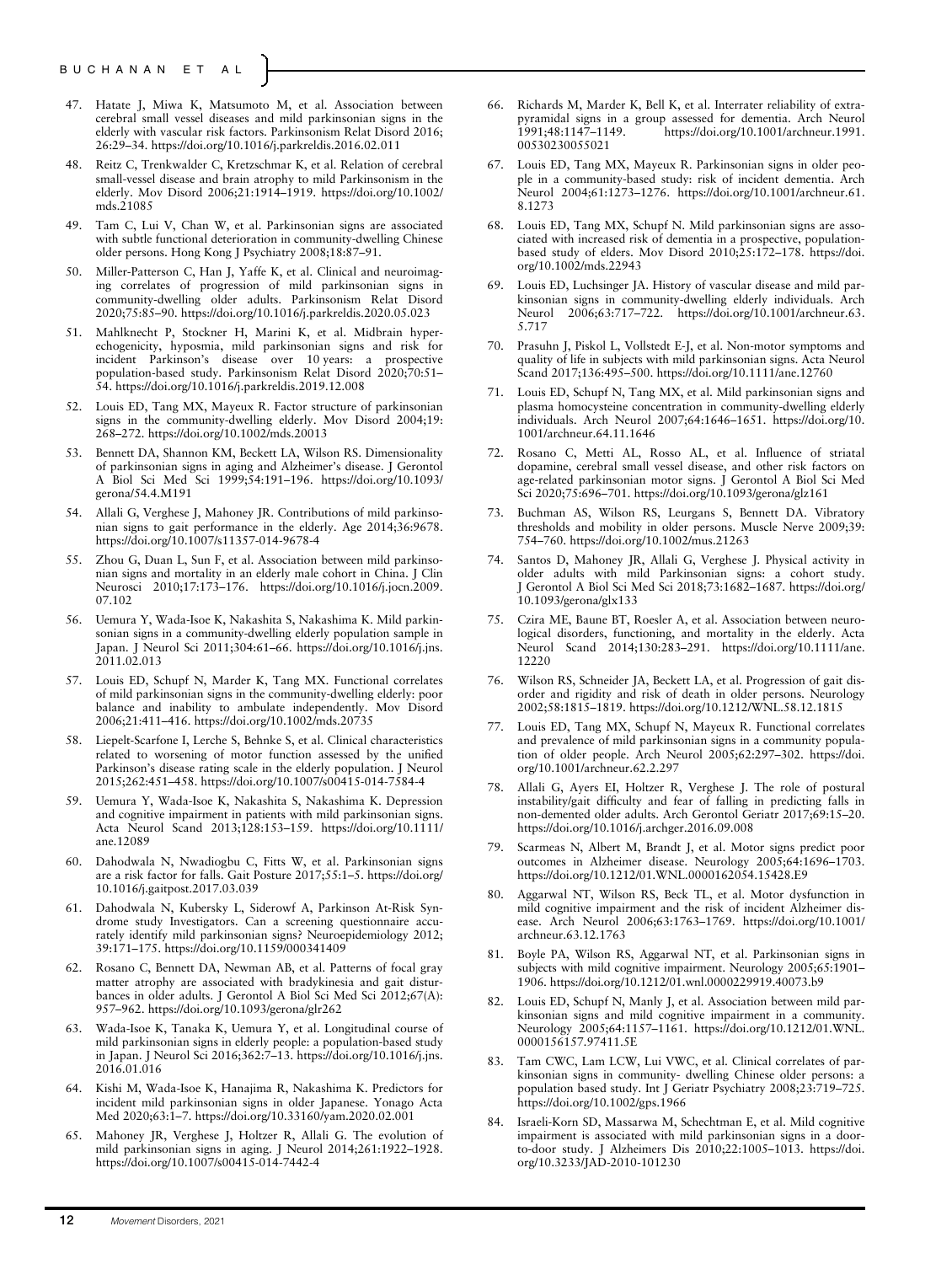- 85. Mauri M, Corbetta S, Pianezzola C, et al. Progression to vascular dementia of patients with mild cognitive impairment: relevance of mild parkinsonian signs. Neuropsychiatr Dis Treat 2008;4: 1267–1271.
- 86. Richards M, Stern Y, Mayeux R. Subtle extrapyramidal signs and incident dementia: a follow-up analysis. Neurology 1995;45:1942. <https://doi.org/10.1212/WNL.45.10.1942>
- 87. Richards M, Stern Y, Mayeux R. Subtle extrapyramidal signs can predict the development of dementia in elderly individuals. Neurology 1993;43:2184–2188. [https://doi.org/10.1212/WNL.43.11.](https://doi.org/10.1212/WNL.43.11.2184) [2184](https://doi.org/10.1212/WNL.43.11.2184)
- 88. Richards M, Stern Y, Mader K, et al. Relationships between extrapyramidal signs and cognitive function in a community-dwelling cohort of patients with Parkinson's disease and normal elderly individuals. Ann Neurol 1993;33:267–274. [https://doi.org/10.1002/](https://doi.org/10.1002/ana.410330307) [ana.410330307](https://doi.org/10.1002/ana.410330307)
- 89. Darweesh SKL, Verlinden VJA, Stricker BH, et al. Trajectories of prediagnostic functioning in Parkinson's disease. Brain 2017;140: 429–441.<https://doi.org/10.1093/brain/aww291>
- 90. Postuma RB, Lang AE, Gagnon JF, et al. How does parkinsonism start? Prodromal parkinsonism motor changes in idiopathic REM sleep behaviour disorder. Brain 2012;135:1860–1870. [https://doi.](https://doi.org/10.1093/brain/aws093) [org/10.1093/brain/aws093](https://doi.org/10.1093/brain/aws093)
- 91. Lees AJ. When did ray Kennedy's Parkinson's disease begin? Mov Disord 1992;7:110–116.<https://doi.org/10.1002/mds.870070203>
- 92. Iranzo A, Stefani A, Serradell M, et al. Characterization of patients with longstanding idiopathic REM sleep behavior disorder. Neurology 2017;89:242–248.<https://doi.org/10.1212/WNL.0000000000004121>
- 93. Avenali M, Toffoli M, Mullin S, et al. Evolution of prodromal parkinsonian features in a cohort of GBA mutation-positive individuals: a 6-year longitudinal study. J Neurol Neurosurg Psychiatry 2019;90: 1091–1097.<https://doi.org/10.1136/jnnp-2019-320394>
- Beavan M, McNeill A, Proukakis C, et al. Evolution of prodromal clinical markers of parkinson disease in a GBA mutation-positive cohort. JAMA Neurol 2015;72:201–208. [https://doi.org/10.1001/](https://doi.org/10.1001/jamaneurol.2014.2950) [jamaneurol.2014.2950](https://doi.org/10.1001/jamaneurol.2014.2950)
- 95. Lerche S, Seppi K, Behnke S, et al. Risk factors and prodromal markers and the development of Parkinson's disease. J Neurol 2014;261:180–187.<https://doi.org/10.1007/s00415-013-7171-0>
- 96. Mahlknecht P, Gasperi A, Willeit P, et al. Prodromal Parkinson's disease as defined per MDS research criteria in the general elderly community. Mov Disord 2016;31:1405–1408. [https://doi.org/10.](https://doi.org/10.1002/mds.26674) [1002/mds.26674](https://doi.org/10.1002/mds.26674)
- 97. Fereshtehnejad SM, Yao C, Pelletier A, et al. Evolution of prodromal Parkinson's disease and dementia with Lewy bodies: a prospective study. Brain 2019;142:2051–2067. [https://doi.org/10.](https://doi.org/10.1093/brain/awz111) [1093/brain/awz111](https://doi.org/10.1093/brain/awz111)
- 98. Postuma RB, Aarsland D, Barone P, et al. Identifying prodromal Parkinson's disease: pre-motor disorders in Parkinson's disease. Mov Disord 2012;27:617–626.<https://doi.org/10.1002/mds.24996>
- 99. Schrag A, Horsfall L, Walters K, et al. Prediagnostic presentations of Parkinson's disease in primary care: a case-control study. Lancet Neurol 2015;14:57–64. [https://doi.org/10.1016/S1474-4422\(14\)](https://doi.org/10.1016/S1474-4422(14)70287-X) [70287-X](https://doi.org/10.1016/S1474-4422(14)70287-X)
- 100. Louis ED, Marder K, Tabert MH, Devanand DP. Mild Parkinsonian signs are associated with lower olfactory test scores in the community-dwelling elderly. Mov Disord 2008;23:524-530. <https://doi.org/10.1002/mds.21777>
- 101. Liepelt I, Behnke S, Schweitzer K, et al. Pre-motor signs of PD are related to SN hyperechogenicity assessed by TCS in an elderly population. Neurobiol Aging 2011;32:1599–1606. [https://doi.org/10.](https://doi.org/10.1016/j.neurobiolaging.2009.10.004) [1016/j.neurobiolaging.2009.10.004](https://doi.org/10.1016/j.neurobiolaging.2009.10.004)
- 102. Simonet C, Schrag A, Lees AJ, Noyce AJ. The motor prodromes of parkinson's disease: from bedside observation to large-scale application. J Neurol 2019;1:3.
- 103. Shulman JM, Yu L, Buchman AS, et al. Association of Parkinson disease risk loci with mild parkinsonian signs in older persons. JAMA Neurol 2014;71:429–435. [https://doi.org/10.1001/jamaneurol.](https://doi.org/10.1001/jamaneurol.2013.6222) [2013.6222](https://doi.org/10.1001/jamaneurol.2013.6222)
- 104. Valenca GT, Srivastava GP, Oliveira-Filho J, et al. The role of MAPT haplotype H2 and isoform 1N/4R in Parkinsonism of older adults. PLoS One 2016;11:e0157452. [https://doi.org/10.1371/](https://doi.org/10.1371/journal.pone.0157452) [journal.pone.0157452](https://doi.org/10.1371/journal.pone.0157452)
- 105. Rosso AL, Bohnen NI, Launer LJ, et al. Vascular and dopaminergic contributors to mild parkinsonian signs in older adults. Neurology 2018;90: e223–e229.<https://doi.org/10.1212/WNL.0000000000004842>
- 106. Louis ED, Brickman AM, Decarli CS, et al. Quantitative brain measurements in community-dwelling elderly persons with mild parkinsonian signs. Arch Neurol 2008;65:1649–1654. [https://doi.](https://doi.org/10.1001/archneurol.2008.504) [org/10.1001/archneurol.2008.504](https://doi.org/10.1001/archneurol.2008.504)
- 107. Ross GW, Petrovitch H, Abbott RD, et al. Parkinsonian signs and substantia nigra neuron density in decendents elders without PD. Ann Neurol 2004;56:532–539. [https://doi.org/10.1002/ana.](https://doi.org/10.1002/ana.20226) [20226](https://doi.org/10.1002/ana.20226)
- 108. Schneider JA, Li J-LL, Li Y, et al. Substantia nigra tangles are related to gait impairment in older persons. Ann Neurol 2006;59: 166–173.<https://doi.org/10.1002/ana.20723>
- 109. Buchman AS, Shulman JM, Nag S, et al. Nigral pathology and parkinsonian signs in elders without Parkinson disease. Ann Neurol 2012;71:258–266.<https://doi.org/10.1002/ana.22588>
- 110. Chu Y, Buchman AS, Olanow CW, Kordower JH. Do subjects with minimal motor features have prodromal Parkinson disease? Ann Neurol 2018;83(3):562–574. [https://doi.org/10.1002/ana.](https://doi.org/10.1002/ana.25179) [25179](https://doi.org/10.1002/ana.25179)
- 111. Zitser J, Casaletto KB, Staffaroni AM, et al. Mild motor signs matter in typical brain aging: the value of the UPDRS score within a functionally intact cohort of older adults. Front Aging Neurosci 2021;13:594637.<https://doi.org/10.3389/fnagi.2021.594637>

# Supporting Data

Additional Supporting Information may be found in the online version of this article at the publisher's web-site.